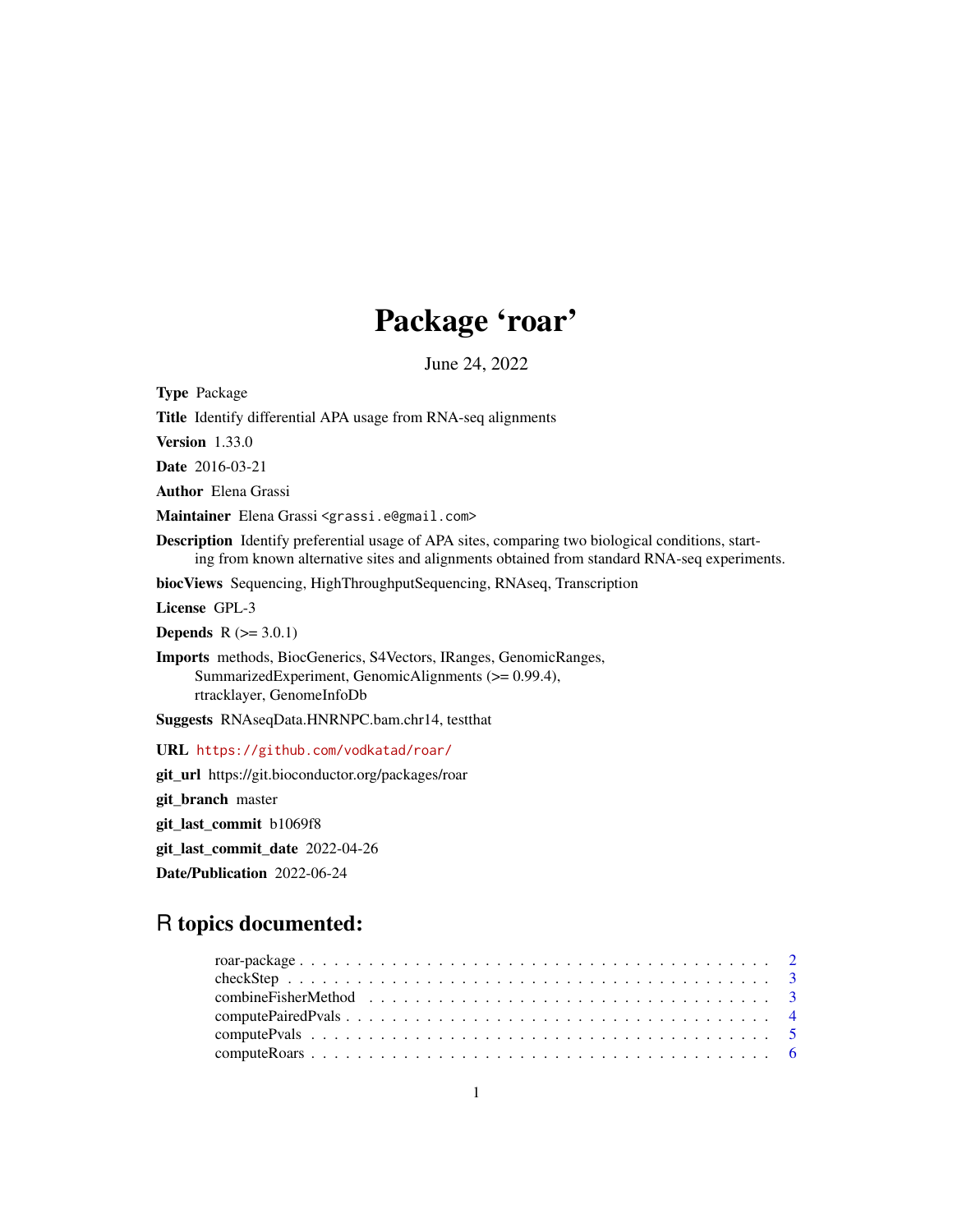# <span id="page-1-0"></span>2 roar-package

| - 8 |
|-----|
|     |
|     |
|     |
|     |
|     |
|     |
|     |
|     |
|     |
|     |
|     |
| 22  |
| 23  |
|     |
|     |

#### **Index** [26](#page-25-0)

roar-package *Identify differential APA usage from RNA-seq alignments*

# Description

Identify preferential usage of APA sites, comparing two biological conditions, starting from known alternative sites and alignments obtained from standard RNA-seq experiments.

# Details

The cod[eRoarDataset](#page-15-1) class exposes methods to perform the whole analysis, in order to identify genes with preferential expression of long/short isoforms in a condition with respect to another one. The needed input data are alignments deriving from RNA-seq experiments of the two conditions and a set of coordinates of APA sites for genes with an alternative APA site proximal to the one used "normally".

# Author(s)

Elena Grassi <grassi.e@gmail.com>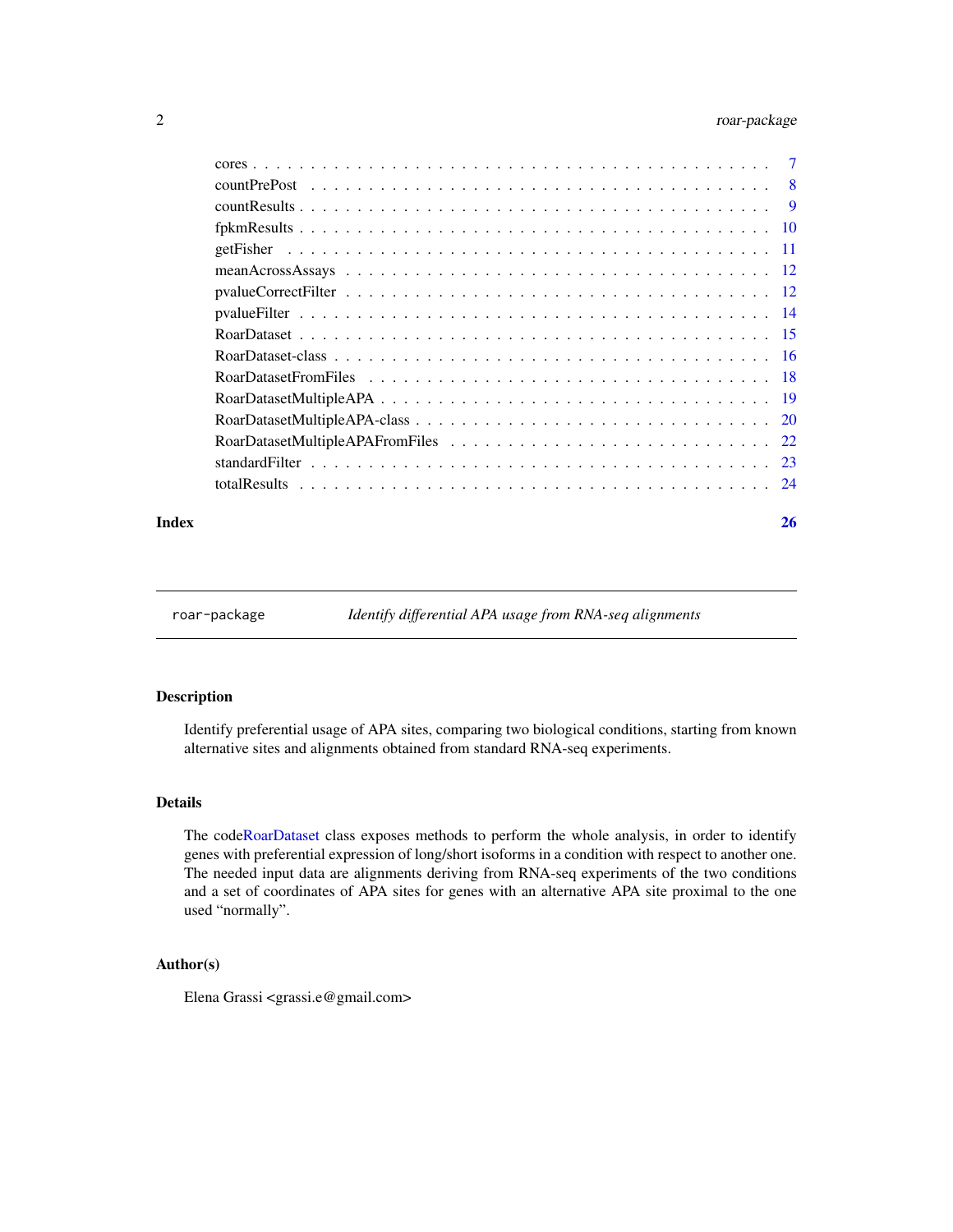<span id="page-2-0"></span>checkStep *Private/inner/helper method to check the order of the invoked analysis methods*

### Description

This method should not be used by package users. It gets an rds object and a required number of analysis step and, if possible, calls the requested method to reach that step. It returns the object and a logical value that tells if the analysis can go on.

#### Usage

checkStep(rds, neededStep)

### Arguments

| rds        | A RoarDataset object.                         |
|------------|-----------------------------------------------|
| neededStep | The analysis step where rds should be/arrive. |

# Value

A list containing a logical that shows if the needed step could be reached with rds and the object at the requested step. Check step won't repeat a step already done and the logical value will be FALSE in this case (and rds won't be returned modified).

| combineFisherMethod | Private/inner/helper method to combine pvalues of independent test |
|---------------------|--------------------------------------------------------------------|
|                     | with the Fisher method                                             |

# Description

This method should not be used by package users. Given a numerical vector of pvalues, which should be obtained from independent tests on the same null hypothesis, this will give the combined pvalue following the Fisher method.

#### Usage

```
combineFisherMethod(pvals)
```
#### Arguments

pvals A numerical vector with pvalues of independent tests on the same H0.

# Value

The combined pvalue given by the Fisher method.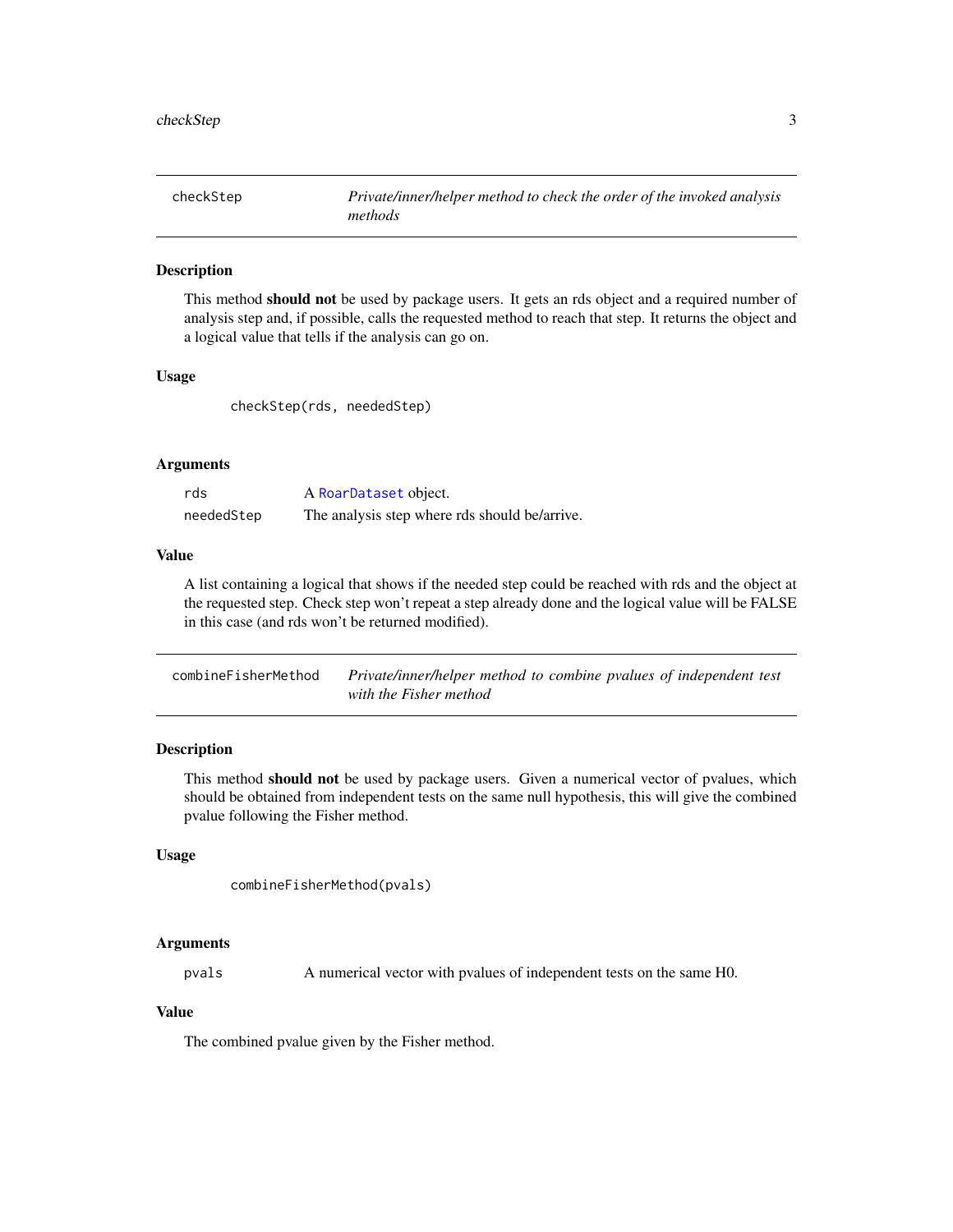<span id="page-3-0"></span>

#### Description

This is the third step in the Roar analyses: it applies a Fisher test comparing counts falling on the PRE and POST portion in the treatment and control conditions for every gene. The paired method should be used when the experimental setup offers multiple paired samples for the two conditions: that is foreach sample of the control condition there is a naturally paired one for the treatment (i.e. cells derived from the same plate divided in two groups and treated or not). For example in the below code sample treatment sample n.1 (rd1) is paired with control n.2 (rd4) and rd2 with rd3. The pvalue resulting from Fisher test applied on the different samples pairings will be combined with the Fisher method, therefore the pairs of samples should be independent between each other.

#### Usage

computePairedPvals(rds, treatmentSamples, controlSamples)

# Arguments

| rds              | The RoarDataset or the RoarDatasetMultipleAPA which contains the counts<br>over PRE-POST portions in the two conditions to be compared via pvalues.                                                 |
|------------------|-----------------------------------------------------------------------------------------------------------------------------------------------------------------------------------------------------|
| treatmentSamples |                                                                                                                                                                                                     |
|                  | Numbers that represent the indexes of the treatment Bams/Gapped Align param-<br>eter given to the RoarDataset costructor and the order in which they are paired<br>with control samples.            |
|                  | controlSamples Numbers that represent the indexes of the controlBams/GappedAlign parameter<br>given to the RoarDataset costructor and the order in which they are paired with<br>treatment samples. |

# Value

The [RoarDataset](#page-15-1) or the [RoarDatasetMultipleAPA](#page-19-1) object given as rds with the compute pvalues phase of the analysis done. Pvalues will be held in the RoarDataset object itself in the case of single samples, while in a separate slot otherwise, but end user normally should not analyze those directly but use [totalResults](#page-23-1) or [fpkmResults](#page-9-1) at the end of the analysis.

```
library(GenomicAlignments)
gene_id <- c("A_PRE", "A_POST", "B_PRE", "B_POST")
features <- GRanges(
   seqnames = Rle(c("chr1", "chr1", "chr2", "chr2")),
   strand = strand(rep("+", length(gene_id))),
   ranges = IRanges(
      start=c(1000, 2000, 3000, 3600),
```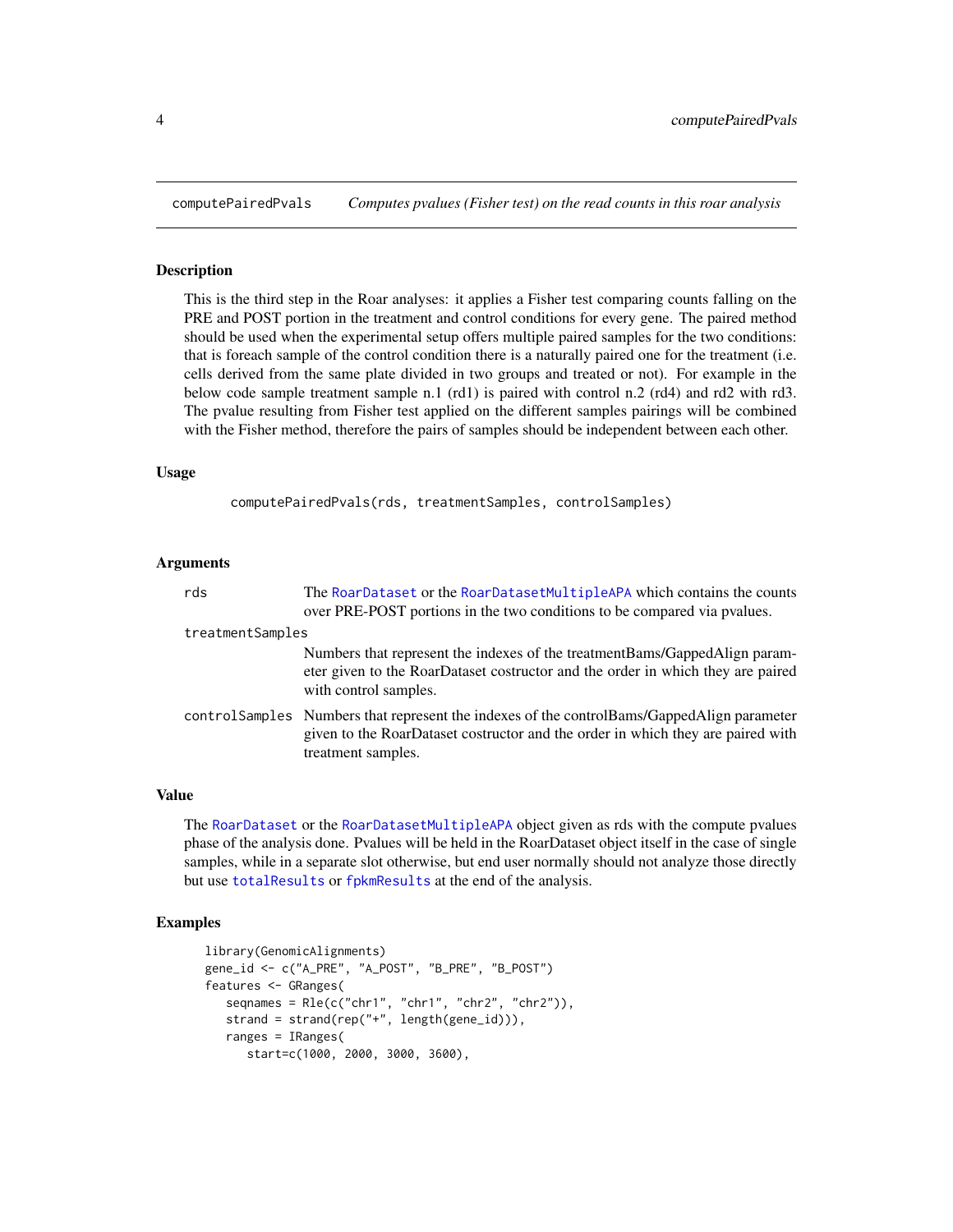# <span id="page-4-0"></span>computePvals 5

```
width=c(1000, 900, 600, 300)),
    DataFrame(gene_id)
 )
rd1 <- GAlignments("a", seqnames = Rle("chr1"), pos = as.integer(1000), cigar = "300M", strand = strand("+"))
rd2 <- GAlignments("a", seqnames = Rle("chr1"), pos = as.integer(2000), cigar = "300M", strand = strand("+"))
rd3 <- GAlignments("a", seqnames = Rle("chr2"), pos = as.integer(3000), cigar = "300M", strand = strand("+"))
rd4 <- GAlignments("a", seqnames = Rle("chr2"), pos = as.integer(3400), cigar = "300M", strand = strand("+"))
 rds <- RoarDataset(list(rd1,rd2), list(rd3, rd4), features)
 rds <- countPrePost(rds, FALSE)
 rds <- computeRoars(rds)
 rds <- computePairedPvals(rds, c(1,2), c(2,1))
```
<span id="page-4-1"></span>computePvals *Computes pvalues (Fisher test) on the read counts in this roar analysis*

#### **Description**

This is the third step in the Roar analyses: it applies a Fisher test comparing counts falling on the PRE and POST portion in the treatment and control conditions for every gene. If there are multiple samples for a condition every combinations of comparisons between the samples lists are considered.

#### Usage

computePvals(rds)

# Arguments

rds The [RoarDataset](#page-15-1) or the [RoarDatasetMultipleAPA](#page-19-1) which contains the counts over PRE-POST portions in the two conditions to be compared via pvalues.

#### Value

The [RoarDataset](#page-15-1) or the [RoarDatasetMultipleAPA](#page-19-1) object given as rds with the compute pvalue phase of the analysis done. Pvalues will be held in the RoarDataset object itself in the case of single samples, while in a separate slot otherwise, but end user normally should not analyze those directly but use [totalResults](#page-23-1) or [fpkmResults](#page-9-1) at the end of the analysis.

```
library(GenomicAlignments)
gene_id <- c("A_PRE", "A_POST", "B_PRE", "B_POST")
features <- GRanges(
  seqnames = Rle(c("chr1", "chr1", "chr2", "chr2")),
  strand = strand(rep("+", length(gene_id))),
  ranges = IRanges(
     start=c(1000, 2000, 3000, 3600),
```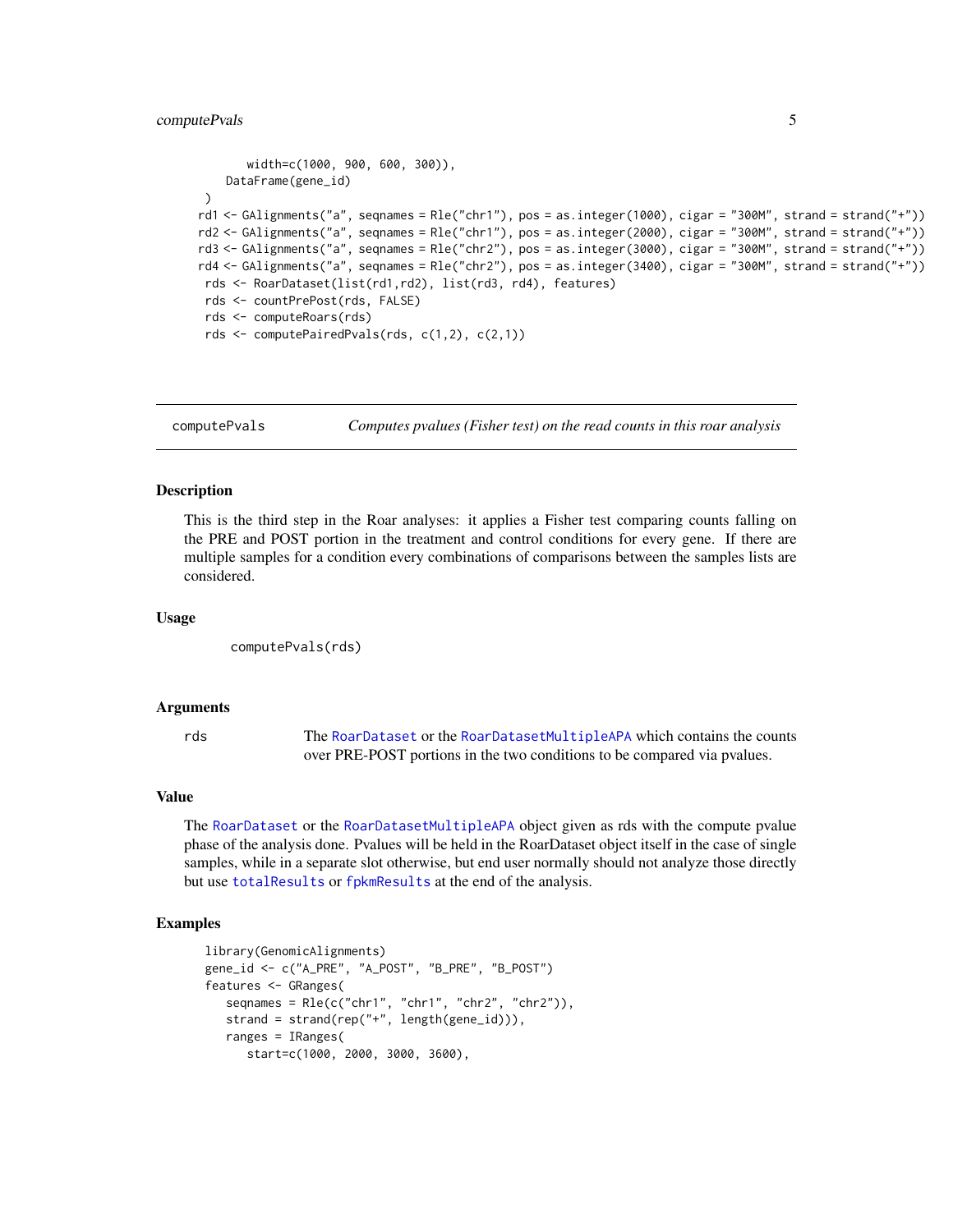```
width=c(1000, 900, 600, 300)),
    DataFrame(gene_id)
 )
rd1 <- GAlignments("a", seqnames = Rle("chr1"), pos = as.integer(1000), cigar = "300M", strand = strand("+"))
rd2 <- GAlignments("a", seqnames = Rle("chr1"), pos = as.integer(2000), cigar = "300M", strand = strand("+"))
rd3 <- GAlignments("a", seqnames = Rle("chr2"), pos = as.integer(3000), cigar = "300M", strand = strand("+"))
 rds <- RoarDataset(list(c(rd1,rd2)), list(rd3), features)
 rds <- countPrePost(rds, FALSE)
 rds <- computeRoars(rds)
 rds <- computePvals(rds)
```
<span id="page-5-1"></span>

computeRoars *Computes m/M and roar values*

#### **Description**

This is the second step in the Roar analyses: it computes the ratio of prevalence of the short and long isoforms for every gene in the treatment and control condition  $(m/M)$  and their ratio, roar, that indicates if there is a relative shortening-lengthening in a condition over the other one. A roar  $> 1$ for a given gene means that in the treatment condition that gene has an higher ratio of short vs long isoforms with respect to the control condition (and the opposite for roar  $< 1$ ). Negative or NA m/M or roar occurs in not definite situations, such as counts equal to zero for PRE or POST portions. If for one of the conditions there are more than one samples then calculations are performed on average counts.

# Usage

computeRoars(rds, qwidthTreatment=NA, qwidthControl=NA) computeRoars(rds, qwidthTreatment, qwidthControl)

#### Arguments

| rds             | The RoarDataset or the RoarDatasetMultipleAPA which contains the counts<br>over PRE-POST portions in the two conditions to be compared via roar.                                                                                           |
|-----------------|--------------------------------------------------------------------------------------------------------------------------------------------------------------------------------------------------------------------------------------------|
| qwidthTreatment |                                                                                                                                                                                                                                            |
|                 | The mean length of the reads in the treatment bam files - used internally for the<br>interaction between RoarDataset and RoarDatasetMultipleAPA objects. The<br>default (NA) calculates this value from the bam and should not be changed. |
| qwidthControl   | The mean length of the reads in the control bam files - used internally for the<br>interaction between RoarDataset and RoarDatasetMultipleAPA objects. The<br>default (NA) calculates this value from the bam and should not be changed.   |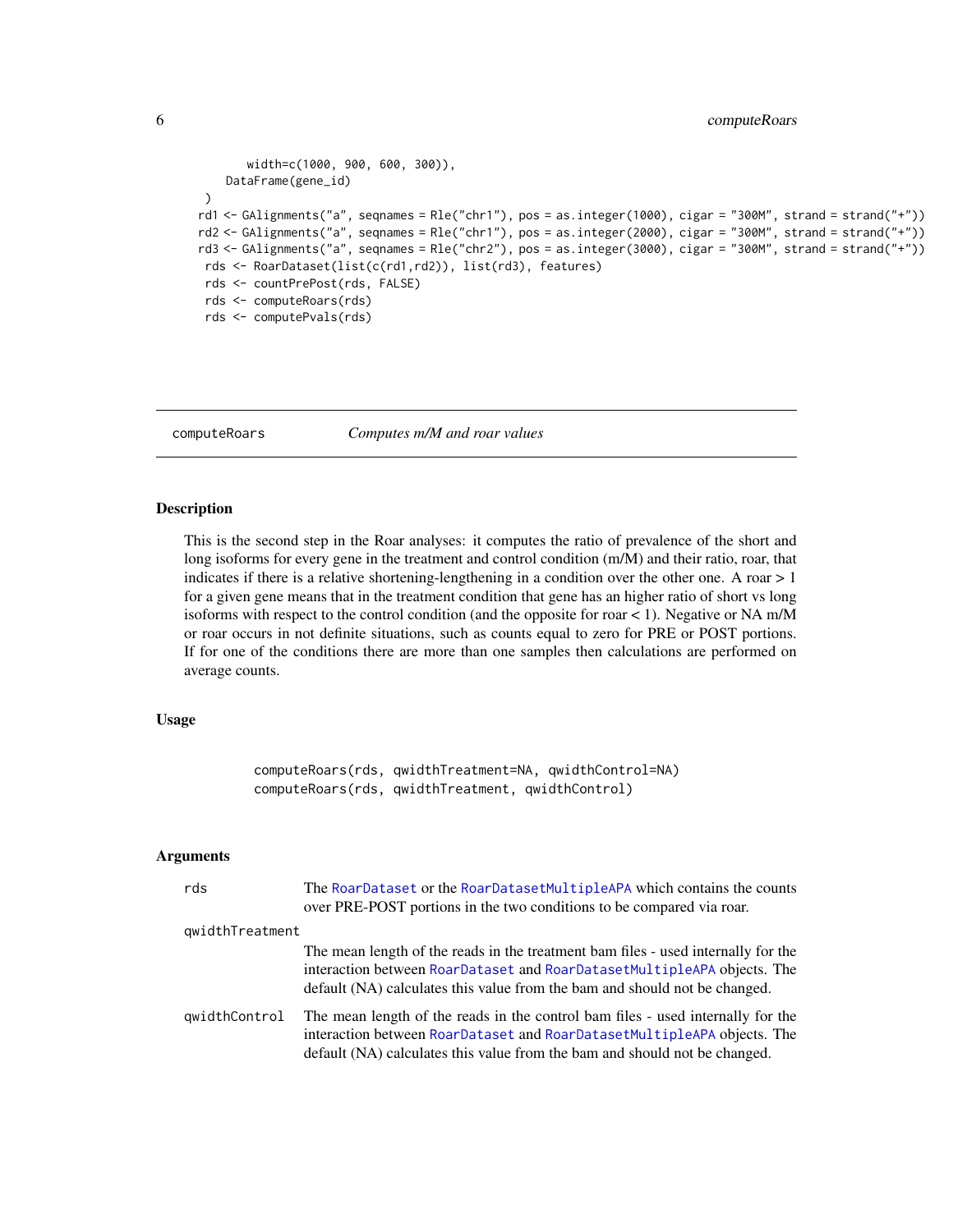<span id="page-6-0"></span>cores  $\sim$  7

# Value

The [RoarDataset](#page-15-1) or the [RoarDatasetMultipleAPA](#page-19-1) object given as rds with the computeRoars phase of the analysis done. m/M and roars will be held in the RoarDataset object itself in the case of single samples, while in two slots otherwise, but end user normally should not analyze those directly but use [totalResults](#page-23-1) or [fpkmResults](#page-9-1) at the end of the analysis.

# Examples

```
library(GenomicAlignments)
 gene_id <- c("A_PRE", "A_POST", "B_PRE", "B_POST")
 features <- GRanges(
    seqnames = Rle(c("chr1", "chr1", "chr2", "chr2")),
    strand = strand(rep("+", length(gene_id))),
    ranges = IRanges(
       start=c(1000, 2000, 3000, 3600),
       width=c(1000, 900, 600, 300)),
    DataFrame(gene_id)
 \lambdard1 <- GAlignments("a", seqnames = Rle("chr1"), pos = as.integer(1000), cigar = "300M", strand = strand("+"))
rd2 <- GAlignments("a", seqnames = Rle("chr1"), pos = as.integer(2000), cigar = "300M", strand = strand("+"))
rd3 <- GAlignments("a", seqnames = Rle("chr2"), pos = as.integer(3000), cigar = "300M", strand = strand("+"))
 rds <- RoarDataset(list(c(rd1,rd2)), list(rd3), features)
 rds <- countPrePost(rds, FALSE)
 rds <- computeRoars(rds)
```
<span id="page-6-1"></span>

| cores | Method to check how many cores are used by a roar analysis - right |  |
|-------|--------------------------------------------------------------------|--|
|       | now not useful                                                     |  |

# Description

Right now always returns 1 as long as multi-core support has to be implemented.

#### Usage

```
cores(rds)
```
#### Arguments

rds A [RoarDataset](#page-15-1) object.

#### Value

The number of cores used by this roar analisys.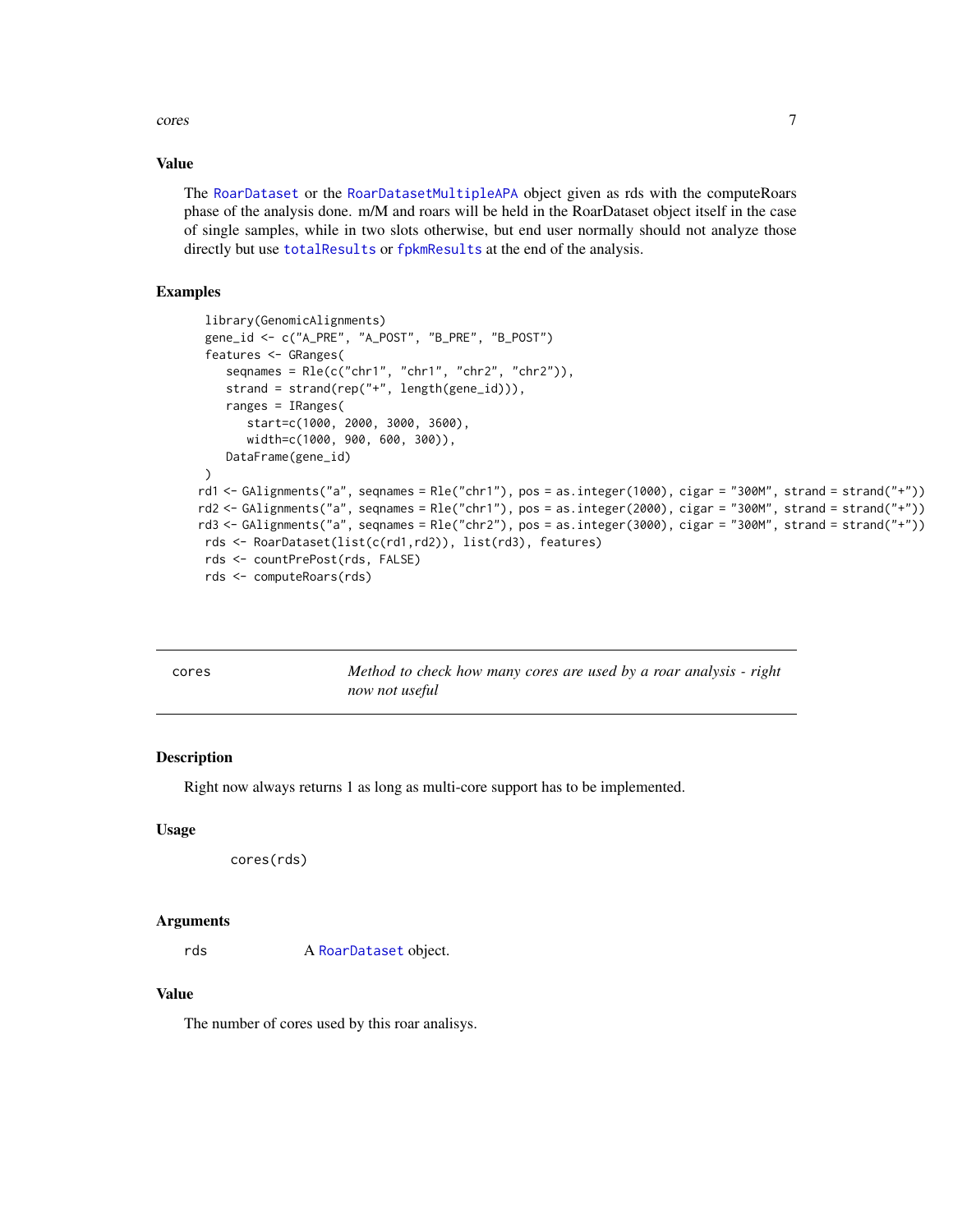#### **Description**

This is the first step in the Roar analyses: it counts reads overlapping with the PRE/POST portions defined in the given gtf/GRanges annotation. See [RoarDataset](#page-14-1) for details on how to define these portions. Reads of the given bam annotation files that falls over this portion are accounted for with the following rules:

1- reads that align on only one of the given features are assigned to that feature, even if the overlap is not complete 2- reads that align on both a PRE and a POST feature of the same gene (spanning reads) are assigned to the POST one, considering that they have clearly been obtained from the longest isoform

If the stranded argument is set to TRUE then strandness is considered when counting reads. When rds is a [RoarDatasetMultipleAPA](#page-18-1) counts are obtained on more than two portions for each transcript in order to be able to efficiently evaluate multiple APA sites. The option stranded=TRUE is still not implemented for [RoarDatasetMultipleAPA](#page-19-1).

#### Usage

countPrePost(rds, stranded=FALSE)

#### Arguments

| rds      | The RoarDataset or the RoarDatasetMultipleAPA which contains the align-     |
|----------|-----------------------------------------------------------------------------|
|          | ments and annotation informations over which counts will be performed.      |
| stranded | A logical indicating if strandness should be considered when counting reads |
|          | or not. Default=FALSE. WARNING: not implemented (ignored) when using        |
|          | RoarDatasetMultipleAPA.                                                     |

#### Value

The [RoarDataset](#page-15-1) object given as rds with the counting reads phase of the analysis done. Counts will be held in the RoarDataset object itself in the case of single samples, while

```
library(GenomicAlignments)
gene_id <- c("A_PRE", "A_POST", "B_PRE", "B_POST")
features <- GRanges(
   seqnames = Rle(c("chr1", "chr1", "chr2", "chr2")),
   strand = strand(rep("+", length(gene_id))),
  ranges = IRanges(
     start=c(1000, 2000, 3000, 3600),
     width=c(1000, 900, 600, 300)),
```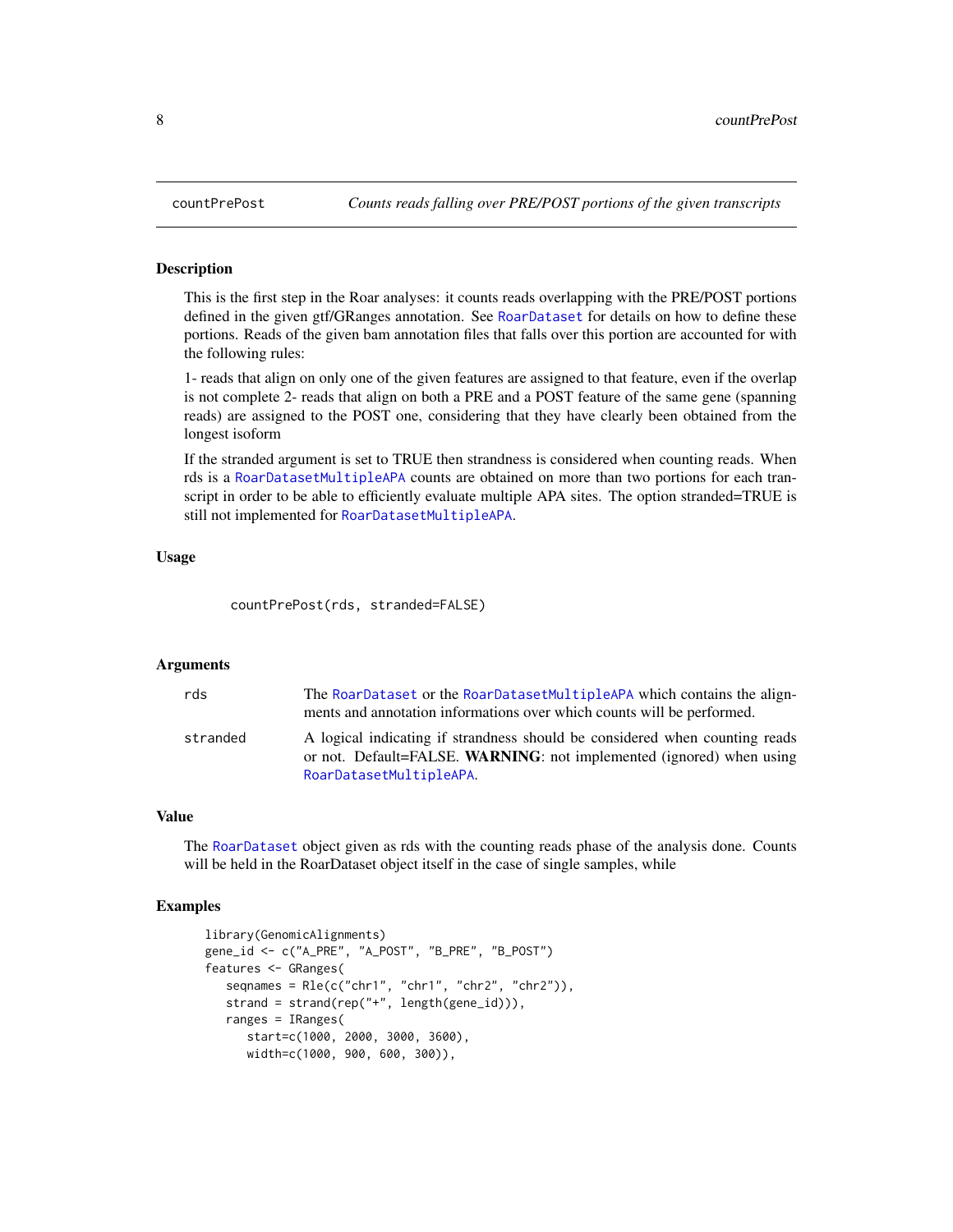#### <span id="page-8-0"></span>countResults **9**

```
DataFrame(gene_id)
 )
rd1 <- GAlignments("a", seqnames = Rle("chr1"), pos = as.integer(1000), cigar = "300M", strand = strand("+"))
rd2 <- GAlignments("a", seqnames = Rle("chr1"), pos = as.integer(2000), cigar = "300M", strand = strand("+"))
rd3 <- GAlignments("a", seqnames = Rle("chr2"), pos = as.integer(3000), cigar = "300M", strand = strand("+"))
 rds <- RoarDataset(list(c(rd1,rd2)), list(rd3), features)
 rds <- countPrePost(rds)
```
countResults *Returns a dataframe with results of the analysis for a* [RoarDataset](#page-15-1) *object or a* [RoarDatasetMultipleAPA](#page-19-1) *object*

#### **Description**

The last step of a classical Roar analyses: it returns a dataframe containing m/M values, roar values, pvalues and estimates of expression (number of reads falling over the PRE portions).

#### Usage

```
countResults(rds)
```
# Arguments

rds The [RoarDataset](#page-15-1) or the [RoarDatasetMultipleAPA](#page-19-1) with all the analysis steps ([countPrePost](#page-7-1), [computeRoars](#page-5-1), [computePvals](#page-4-1)) performed. If one or more steps hadn't been performed they will be called automatically.

### Value

The resulting dataframe will be identical to that returned by link{totalResults} but with two columns added: "treatmentValue" and "controlValue". These columns will contain a number that indicates the level of expression of the relative gene in the treatment (or control) condition. For [RoarDataset](#page-15-1) this number represents the counts (averaged across samples when applicable) obtained for the PRE portion of the gene. For [RoarDatasetMultipleAPA](#page-19-1) every possible PRE choice will have its corresponding reads counts assigned and also the length of the PRE portion (counting only exonic bases). See the vignette for more details.

```
library(GenomicAlignments)
gene_id <- c("A_PRE", "A_POST", "B_PRE", "B_POST")
features <- GRanges(
   seqnames = Rle(c("chr1", "chr1", "chr2", "chr2")),
   strand = strand(rep("+", length(gene_id))),
   ranges = IRanges(
     start=c(1000, 2000, 3000, 3600),
     width=c(1000, 900, 600, 300)),
```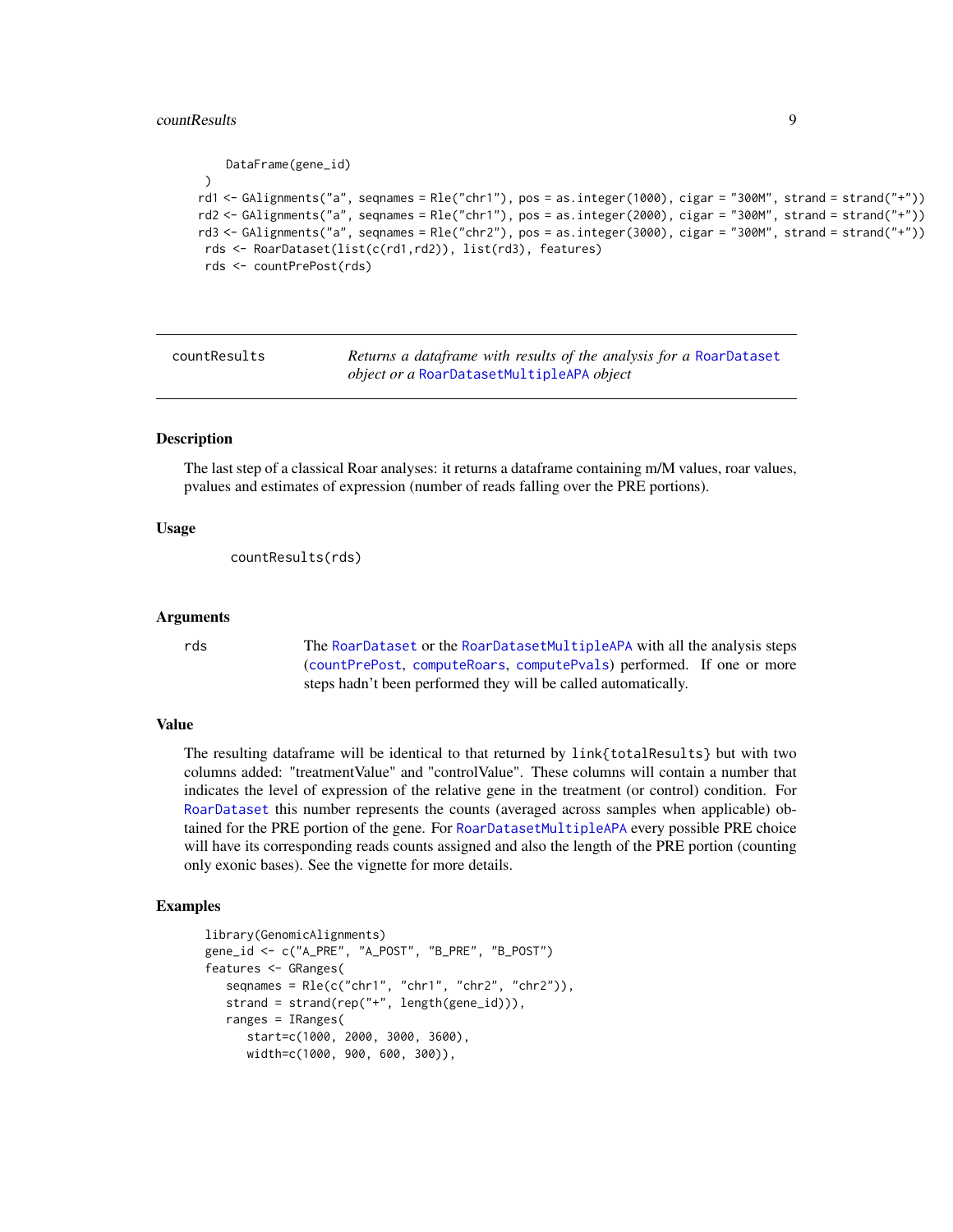```
DataFrame(gene_id)
 )
rd1 <- GAlignments("a", seqnames = Rle("chr1"), pos = as.integer(1000), cigar = "300M", strand = strand("+"))
rd2 <- GAlignments("a", seqnames = Rle("chr1"), pos = as.integer(2000), cigar = "300M", strand = strand("+"))
rd3 <- GAlignments("a", seqnames = Rle("chr2"), pos = as.integer(3000), cigar = "300M", strand = strand("+"))
 rds <- RoarDataset(list(c(rd1,rd2)), list(rd3), features)
 rds <- countPrePost(rds, FALSE)
 rds <- computeRoars(rds)
 rds <- computePvals(rds)
 dat <- countResults(rds)
```
<span id="page-9-1"></span>

fpkmResults *Returns a dataframe with results of the analysis for a* [RoarDataset](#page-15-1) *object or a* [RoarDatasetMultipleAPA](#page-19-1) *object*

#### Description

The last step of a classical Roar analyses: it returns a dataframe containing m/M values, roar values, pvalues and estimates of expression (a measure recalling FPKM).

#### Usage

fpkmResults(rds)

#### Arguments

rds The [RoarDataset](#page-15-1) or the [RoarDatasetMultipleAPA](#page-19-1) with all the analysis steps ([countPrePost](#page-7-1), [computeRoars](#page-5-1), [computePvals](#page-4-1)) performed. If one or more steps hadn't been performed they will be called automatically.

#### Value

The resulting dataframe will be identical to that returned by [totalResults](#page-23-1) but with two columns added: "treatmentValue" and "controlValue". These columns will contain a number that indicates the level of expression of the relative gene in the treatment (or control) condition. For [RoarDataset](#page-15-1) this number derives from the counts (averages across samples when applicable) obtained for the PRE portion of the gene and is similar to the RPKM standard measure of expression used in RNAseq experiment. Specifically we correct the counts on the PRE portions dividing them by portion length and total numer of reads aligned on all PRE portions and the multiply the results for 1000000000. See the vignette for more details.

For [RoarDatasetMultipleAPA](#page-19-1) the same procedure is applied to all the possible PRE choices for genes. Note that summing all the counts for every PRE portion assigned to a gene could lead to count some reads multiple times when summing all the PRE portions counts therefore this measure is not completely comparable with the one obtained with the single APA analysis. The length column added in this case contains the length of the PRE portions (counting only exonic bases).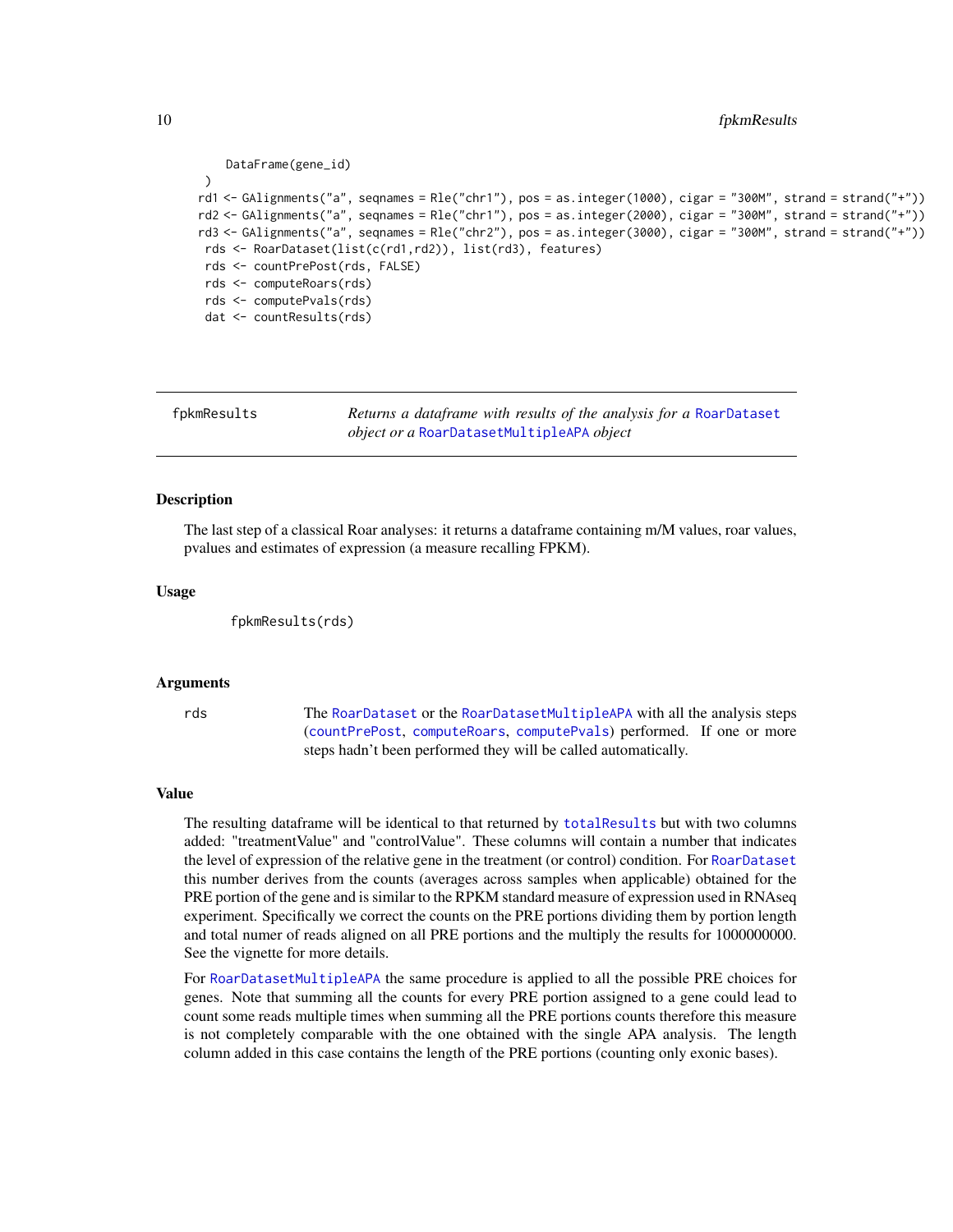#### <span id="page-10-0"></span>getFisher 11

# Examples

```
library(GenomicAlignments)
 gene_id <- c("A_PRE", "A_POST", "B_PRE", "B_POST")
 features <- GRanges(
    seqnames = Rle(c("chr1", "chr1", "chr2", "chr2")),
    strand = strand(rep("+", length(gene_id))),
    ranges = IRanges(
       start=c(1000, 2000, 3000, 3600),
       width=c(1000, 900, 600, 300)),
    DataFrame(gene_id)
)
rd1 <- GAlignments("a", seqnames = Rle("chr1"), pos = as.integer(1000), cigar = "300M", strand = strand("+"))
rd2 <- GAlignments("a", seqnames = Rle("chr1"), pos = as.integer(2000), cigar = "300M", strand = strand("+"))
rd3 <- GAlignments("a", seqnames = Rle("chr2"), pos = as.integer(3000), cigar = "300M", strand = strand("+"))
rds <- RoarDataset(list(c(rd1,rd2)), list(rd3), features)
 rds <- countPrePost(rds, FALSE)
 rds <- computeRoars(rds)
 rds <- computePvals(rds)
 dat <- fpkmResults(rds)
```
getFisher *Private/inner/helper method to perform Fisher test*

#### Description

This method should not be used by package users. Given a numerical vector of length 4 it will perform a Fisher test and return the p-value for the two.sided test. Non-integer values will be rounded.

#### Usage

```
getFisher(counts)
```
#### Arguments

counts A numerical vector of length 4.

### Value

The pvalue for the two.sided Fisher test.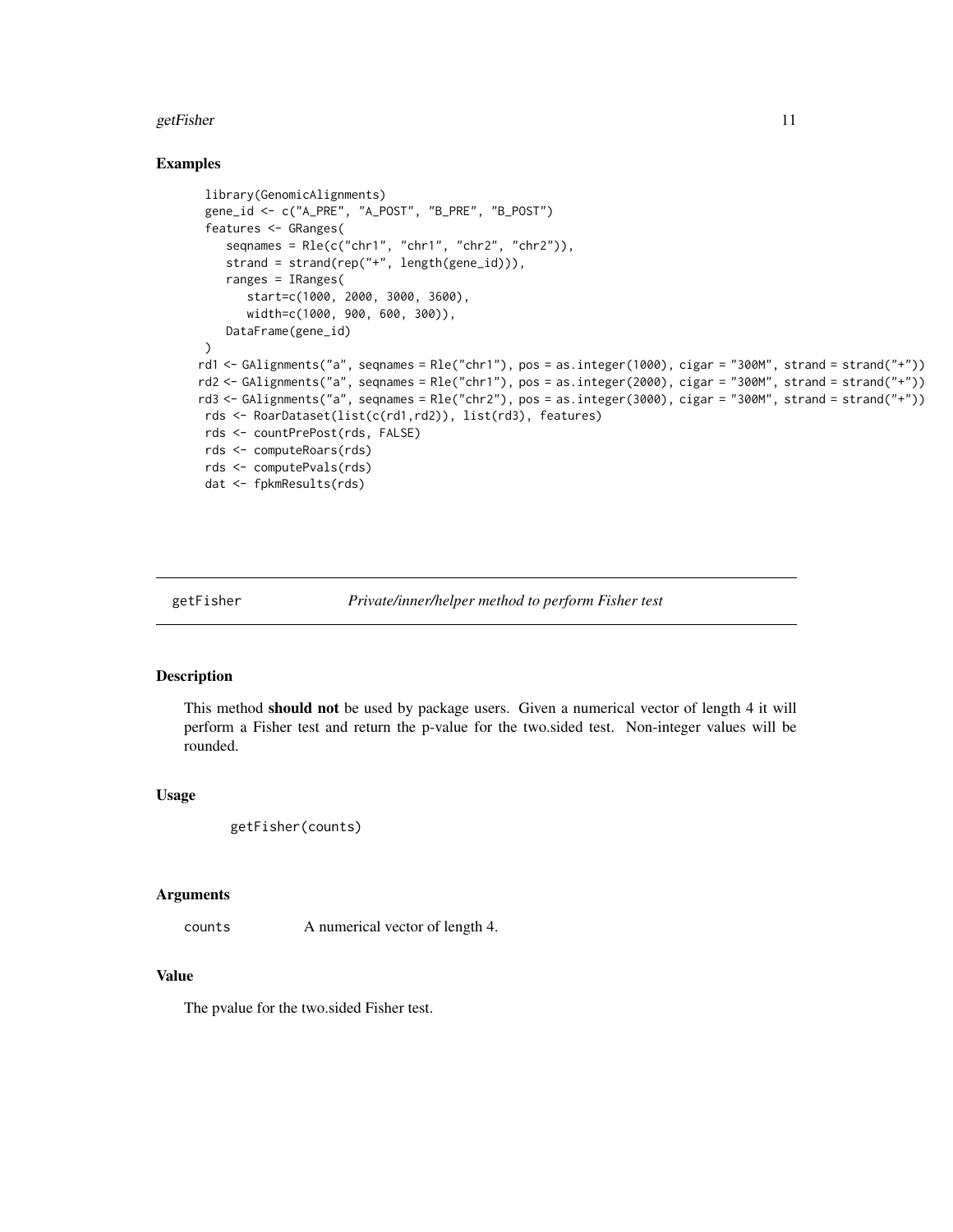<span id="page-11-0"></span>

# Description

This method **should not** be used by package users. It gets average counts for "pre" or "post" portions (depending on the wantedColumns argument) given the list of assays for one of the two conditions.

# Usage

meanAcrossAssays(assays, wantedColumns)

# Arguments

| assays        | A list of matrixes/dataframes.                                                                                                                                                                       |
|---------------|------------------------------------------------------------------------------------------------------------------------------------------------------------------------------------------------------|
| wantedColumns | The name of the columns ("pre" or "post") whose means should be computed.<br>Average will be calculated on the corresponding rows of the list of matrices/dataframe.<br>working on the given column. |

# Value

The pvalue for the two.sided Fisher test.

pvalueCorrectFilter *Returns a dataframe with results of the analysis for a* [RoarDataset](#page-15-1) *object or a* [RoarDatasetMultipleAPA](#page-19-1) *object*

# Description

The last step of a classical Roar analyses: it returns a dataframe containing m/M values, roar values, pvalues and estimates of expression (a measure recalling FPKM). Only the genes with an expression estimate bigger than a given cutoff will be considered. Also pvalues, corrected considering multiple testing, will be considered for filtering.

#### Usage

```
pvalueCorrectFilter(rds, fpkmCutoff, pvalCutoff, method)
```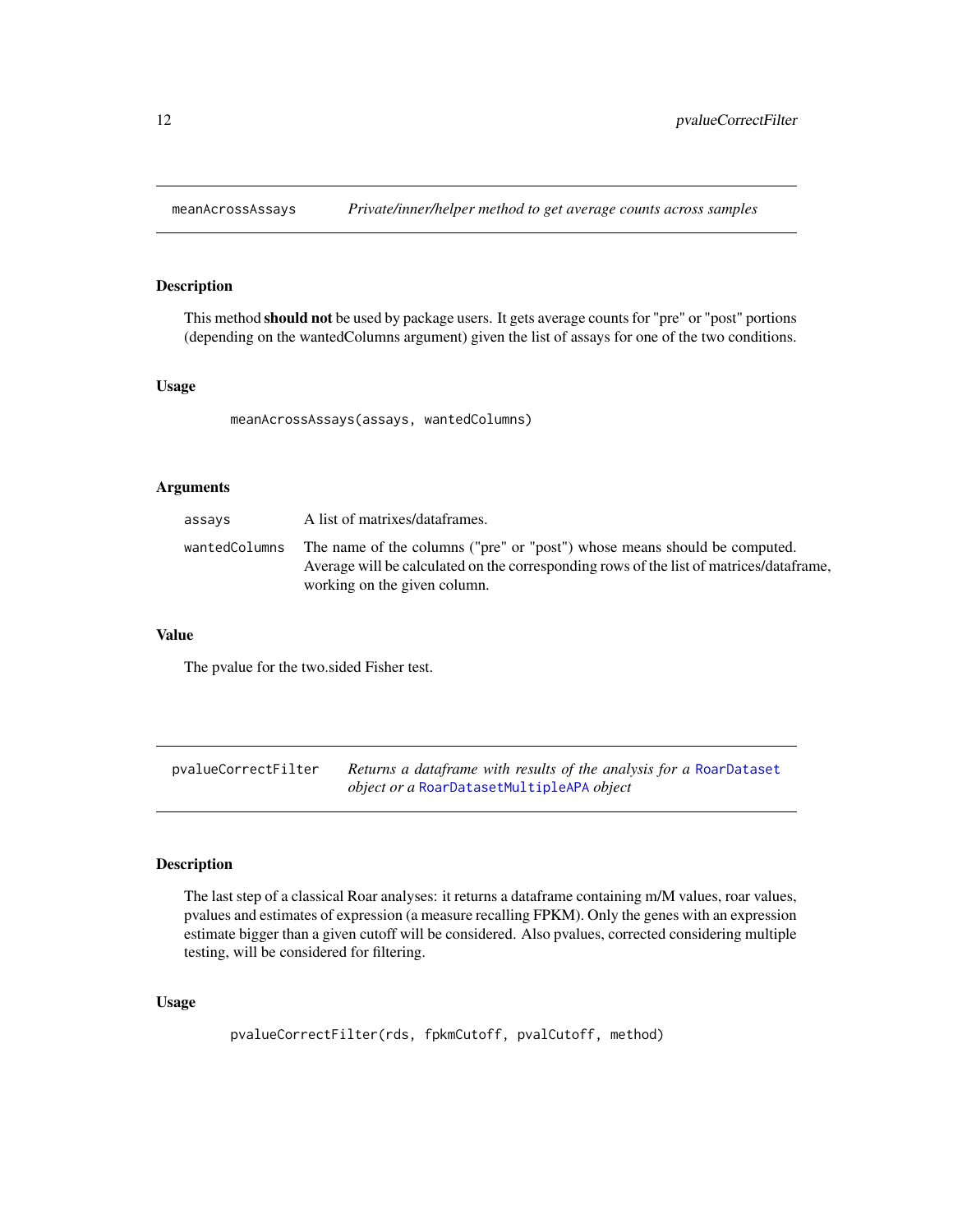#### <span id="page-12-0"></span>Arguments

| rds        | The RoarDataset or the RoarDatasetMultipleAPA with all the analysis steps<br>(countPrePost, computeRoars, computePvals) performed. If one or more<br>steps hadn't been performed they will be called automatically. |
|------------|---------------------------------------------------------------------------------------------------------------------------------------------------------------------------------------------------------------------|
| fpkmCutoff | The cutoff that will be used to determine if a gene is expressed or not.                                                                                                                                            |
| pvalCutoff | The cutoff that will be used to determine if a pyalue is significative or not.                                                                                                                                      |
| method     | The multiple test correction method that has to be used (used only for multiple<br>paired samples or single samples, not used for multiple unpaired samples.)                                                       |

#### Value

#### For [RoarDataset](#page-15-1):

The resulting dataframe will be identical to that returned by [standardFilter](#page-22-1) but after gene expression filtering another step will be performed: for single samples comparisons or multiple paired samples comparisons only genes with a corrected (with the given method) pvalue (for paired datasets this is the combined pvalue obtained with the Fisher method) smaller than the given cutoff will be returned, while for multiple samples a column (nUnderCutoff) will be added to the dataframe. This column will contain an integer number representing the number of comparisons between the samples of the two conditions that results in a nominal pvalue lower than the given cutoff (pvalCutoff).

For [RoarDatasetMultipleAPA](#page-19-1): for each gene we select the APA choice that is associated with the smallest p-value then proceed exactly as above.

```
library("GenomicAlignments")
 gene_id <- c("A_PRE", "A_POST", "B_PRE", "B_POST")
 features <- GRanges(
    seqnames = Rle(c("chr1", "chr1", "chr2", "chr2"),strand = strand(rep("+", length(gene_id))),
    ranges = IRanges(
       start=c(1000, 2000, 3000, 3600),
       width=c(1000, 900, 600, 300)),
    DataFrame(gene_id)
 )
rd1 <- GAlignments("a", seqnames = Rle("chr1"), pos = as.integer(1000), cigar = "300M", strand = strand("+"))
rd2 <- GAlignments("a", seqnames = Rle("chr1"), pos = as.integer(2000), cigar = "300M", strand = strand("+"))
rd3 <- GAlignments("a", seqnames = Rle("chr2"), pos = as.integer(3000), cigar = "300M", strand = strand("+"))
 rds <- RoarDataset(list(c(rd1,rd2)), list(rd3), features)
 rds <- countPrePost(rds, FALSE)
 rds <- computeRoars(rds)
 rds <- computePvals(rds)
 dat <- pvalueFilter(rds, 1, 0.05)
```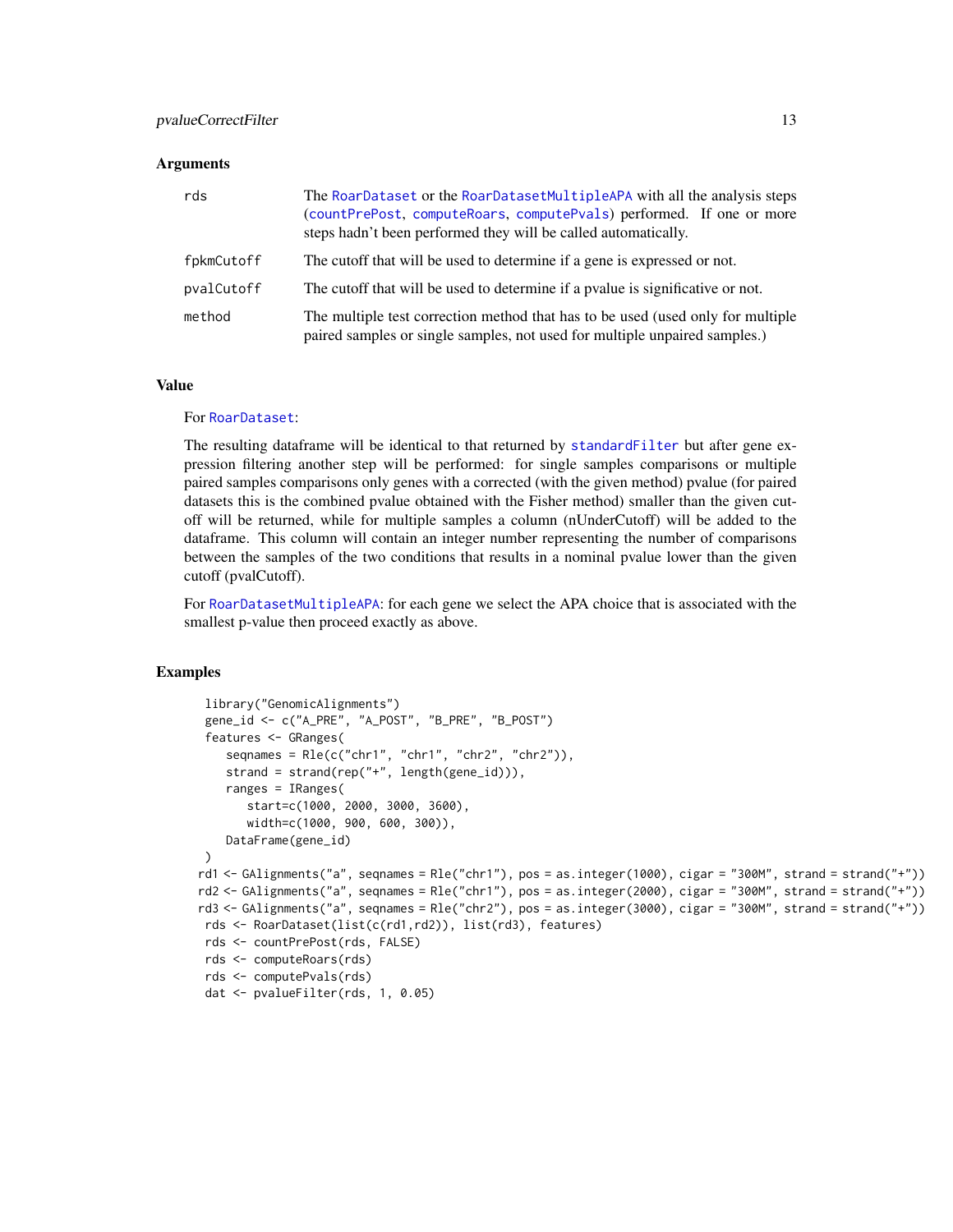<span id="page-13-1"></span><span id="page-13-0"></span>pvalueFilter *Returns a dataframe with results of the analysis for a* [RoarDataset](#page-15-1) *object or a* [RoarDatasetMultipleAPA](#page-19-1) *object*

#### **Description**

The last step of a classical Roar analyses: it returns a dataframe containing m/M values, roar values, pvalues and estimates of expression (a measure recalling FPKM). Only the genes with an expression estimate bigger than a given cutoff will be considered. Also pvalues will be considered for filtering.

#### Usage

pvalueFilter(rds, fpkmCutoff, pvalCutoff)

#### Arguments

| rds        | The RoarDataset or the RoarDatasetMultipleAPA with all the analysis steps      |
|------------|--------------------------------------------------------------------------------|
|            | (countPrePost, computeRoars, computePvals) performed. If one or more           |
|            | steps hadn't been performed they will be called automatically.                 |
| fpkmCutoff | The cutoff that will be used to determine if a gene is expressed or not.       |
| pvalCutoff | The cutoff that will be used to determine if a pyalue is significative or not. |

#### Value

#### For [RoarDataset](#page-15-1):

The resulting dataframe will be identical to that returned by [standardFilter](#page-22-1) but after gene expression and m/M values filtering another step will be performed: for single samples comparisons only genes with a nominal pvalue smaller than the given cutoff will be considered, while for multiple samples a column (nUnderCutoff) will be added to the dataframe. This column will contain an integer number representing the number of comparisons between the samples of the two conditions that results in a nominal pvalue lower than the given cutoff (pvalCutoff). For multiple samples with a paired design (i.e. if computePairedPvals was used) the pvalues of the requested pairings will be listed together with the combined pvalued obtained with the Fisher method and the filtering will be done on this pvalue.

For [RoarDatasetMultipleAPA](#page-19-1): for each gene we select the APA choice that is associated with the smallest p-value then proceed exactly as above.

```
library("GenomicAlignments")
gene_id <- c("A_PRE", "A_POST", "B_PRE", "B_POST")
features <- GRanges(
   seqnames = Rle(c("chr1", "chr1", "chr2", "chr2")),
   strand = strand(rep("+", length(gene_id))),
   ranges = IRanges(
      start=c(1000, 2000, 3000, 3600),
```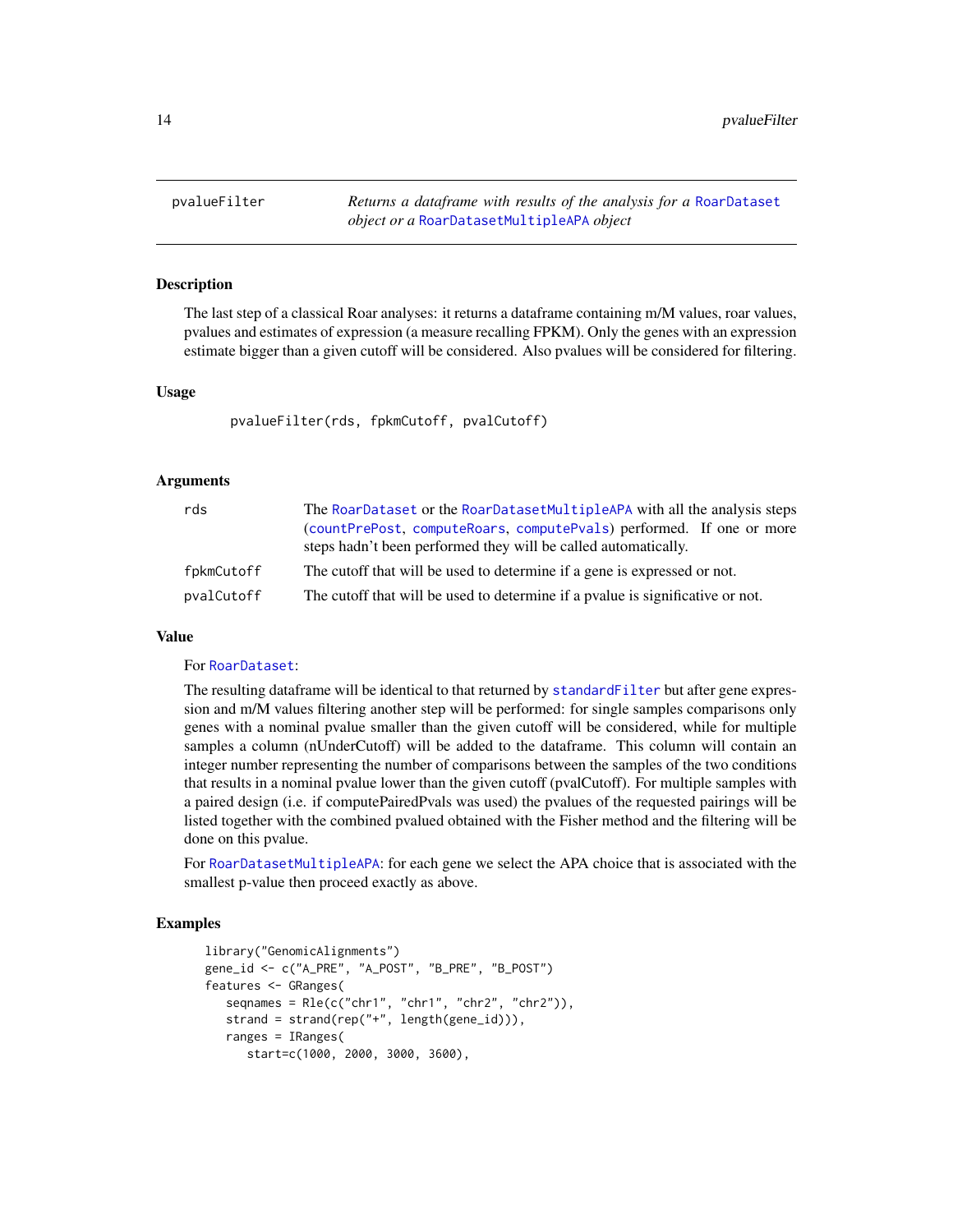#### <span id="page-14-0"></span>RoarDataset 15

```
width=c(1000, 900, 600, 300)),
    DataFrame(gene_id)
 )
rd1 <- GAlignments("a", seqnames = Rle("chr1"), pos = as.integer(1000), cigar = "300M", strand = strand("+"))
rd2 <- GAlignments("a", seqnames = Rle("chr1"), pos = as.integer(2000), cigar = "300M", strand = strand("+"))
rd3 <- GAlignments("a", seqnames = Rle("chr2"), pos = as.integer(3000), cigar = "300M", strand = strand("+"))
 rds <- RoarDataset(list(c(rd1,rd2)), list(rd3), features)
 rds <- countPrePost(rds, FALSE)
 rds <- computeRoars(rds)
 rds <- computePvals(rds)
 dat <- pvalueFilter(rds, 1, 0.05)
```

```
RoarDataset Creates a RoarDataset object
```
### **Description**

This function creates an [RoarDataset](#page-15-1) object from two lists of of [GAlignments](#page-0-0) and a [GRanges](#page-0-0) containing a suitable annotation of alternative APA sites.

#### Usage

RoarDataset(treatmentGappedAlign, controlGappedAlign, gtfGRanges)

#### Arguments

treatmentGappedAlign A list of [GAlignments](#page-0-0) representing alignment of samples for the treatment condition (by convention it is considered the "treated" condition: this simply means that the package will compute roar values (ratios of the m/M) using this condition as the numerator) to be considered.

#### controlGappedAlign

A list of [GAlignments](#page-0-0) representing alignment of samples for the control condition to be considered.

gtfGRanges A [GRanges](#page-0-0) object with coordinates for the portions of transcripts that has to be considered pertaining to the short (or long) isoform. This [GRanges](#page-0-0) object must have a character metadata column called "gene\_id" that ends with "\_PRE" or "\_POST" to address respectively the short and the long isoform. An element in the annotation is considered "PRE" (i.e. common to the short and long isoform of the transcript) if its gene\_id ends with "\_PRE". If it ends with "\_POST" it is considered the portion present only in the long isoform. The prefix of gene\_id should be a unique identifier for the gene and each identifier has to be associated with only one "\_PRE" and one "\_POST", leading to two genomic region associated to each gene\_id. The [GRanges](#page-0-0) object can also contain a numeric metadata column that represents the lengths of PRE and POST portions on the transcriptome. If this is omitted the lengths on the genome are used instead. Note that right now every gtf entry (or none of them) should have it.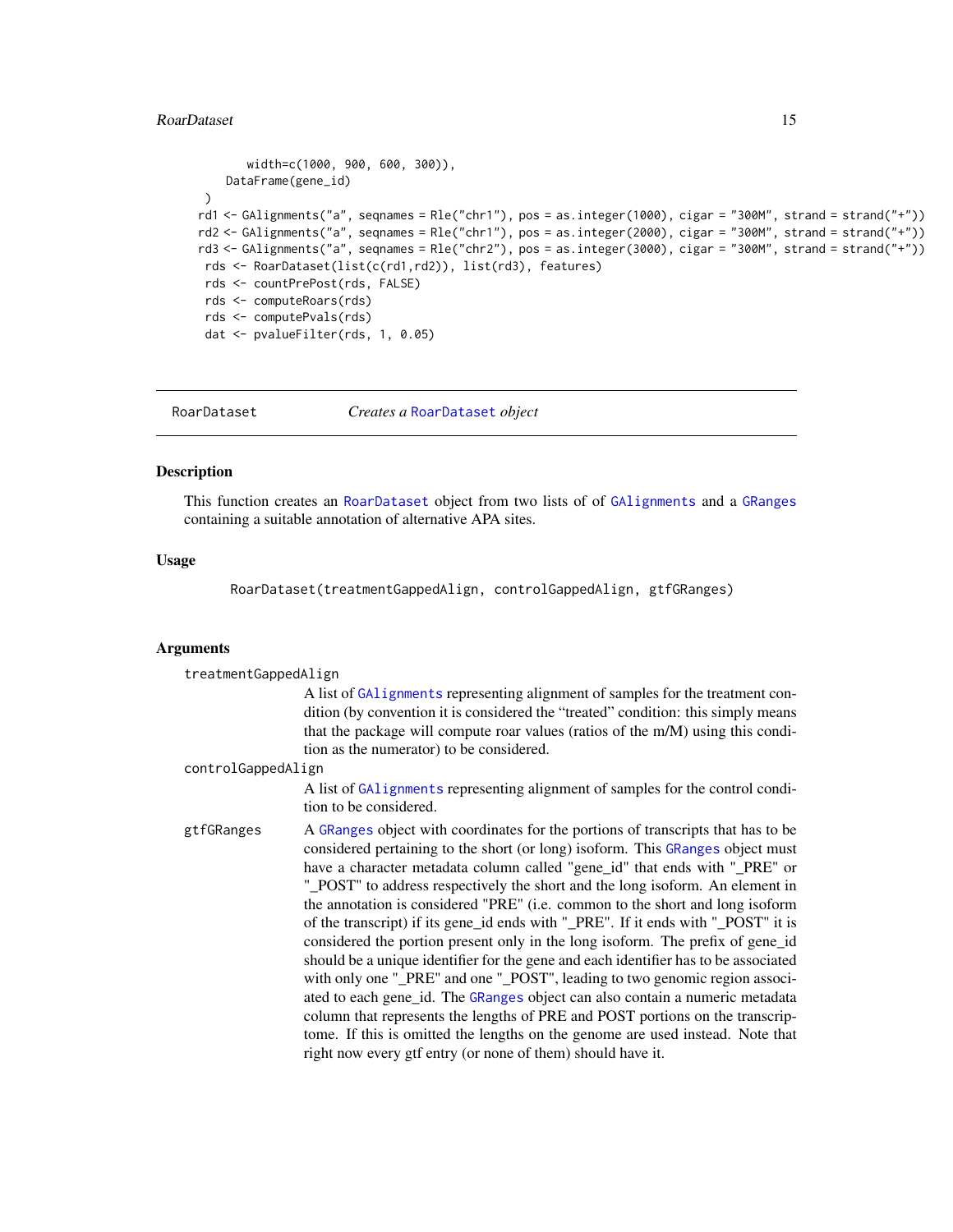<span id="page-15-0"></span>A [RoarDataset](#page-15-1) object ready to be analyzed via the other methods.

#### See Also

[RoarDatasetFromFiles](#page-17-1)

# Examples

```
library(GenomicAlignments)
 gene_id <- c("A_PRE", "A_POST", "B_PRE", "B_POST")
 features <- GRanges(
    seqnames = Rle(c("chr1", "chr1", "chr2", "chr2")),
    strand = strand(rep("+", length(gene_id))),
    ranges = IRanges(
       start=c(1000, 2000, 3000, 3600),
       width=c(1000, 900, 600, 300)),
    DataFrame(gene_id)
 )
rd1 <- GAlignments("a", seqnames = Rle("chr1"), pos = as.integer(1000), cigar = "300M", strand = strand("+"))
rd2 <- GAlignments("a", seqnames = Rle("chr1"), pos = as.integer(2000), cigar = "300M", strand = strand("+"))
rd3 <- GAlignments("a", seqnames = Rle("chr2"), pos = as.integer(3000), cigar = "300M", strand = strand("+"))
 rds <- RoarDataset(list(c(rd1,rd2)), list(rd3), features)
```
<span id="page-15-1"></span>RoarDataset-class *Class* "RoarDataset"

### **Description**

RoarDataset - a class to perform 3'UTR shortening analyses

#### Objects from the Class

Objects of thiss class should be created using the functions [RoarDataset](#page-14-1) or [RoarDatasetFromFiles](#page-17-1), ideally the raw [new](#page-0-0) method should never be invoked by end users. Then to perform the analysis the user should call, in order: countPrePost, computeRoars, computePvals and one of the methods to format results.

# **Slots**

- treatmentBams: Object of class "list" a list of GappedAlignment objects for the first condition (by convention it is considered the "treated" condition) in analysis.
- controlBams: Object of class "list" a list of GappedAlignment objects for the second condition (by convention it is considered the "control" condition) in analysis.
- prePostCoords: Object of class "GRanges" represents the APA sites coords, defining "PRE" (last exon coords up until the alternative APA, defining the shorter isoform) and "POST" (from the alternative APA to the "standard" one) regions of the genes.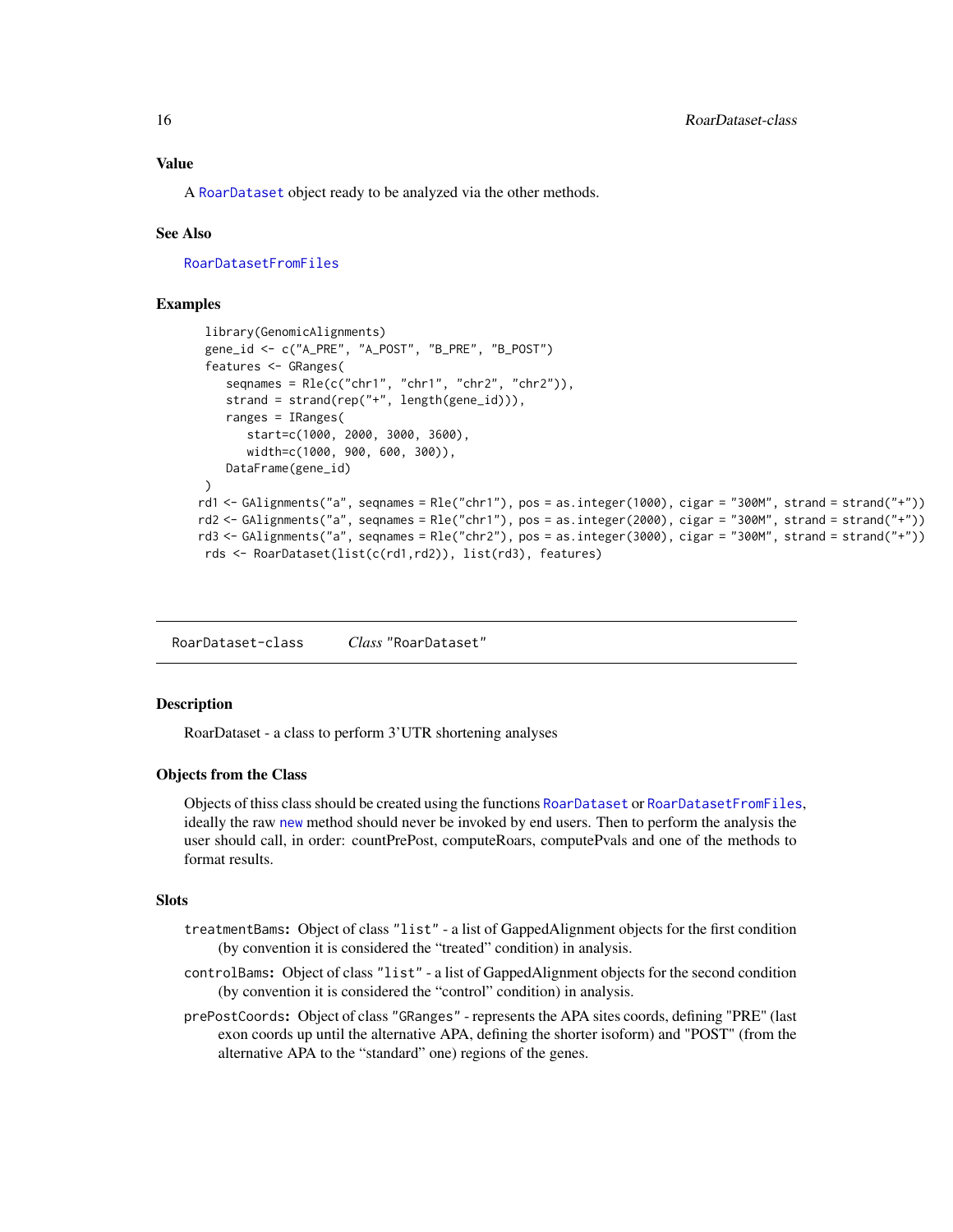#### <span id="page-16-0"></span>RoarDataset-class 17

postCoords: Object of class "GRanges" - private object. countsTreatment: Object of class "RangedSummarizedExperiment" - private object. countsControl: Object of class "RangedSummarizedExperiment" - private object. pVals: Object of class "RangedSummarizedExperiment" - private object. paired: "logical" slot - private. step: "numeric" slot - private. cores: "numeric" slot - private. metadata: "list" slot - private. rowRanges: Object of class "GRangesORGRangesList" - private object. colData: Object of class "DataFrame" - private object. assays: Object of class "Assays" - private object.

#### Extends

Class ["RangedSummarizedExperiment"](#page-0-0), directly.

#### Methods

- [countPrePost](#page-7-1) signature(rds = "RoarDataset", stranded = "logical"): Counts reads falling over PRE/POST portions of the given transcripts.
- [computeRoars](#page-5-1) signature(rds = "RoarDataset"): Computes m/M and roar values for this [RoarDataset](#page-15-1) object.
- [computePvals](#page-4-1) signature(rds = "RoarDataset"): Computes pvalues (Fisher test) for this [RoarDataset](#page-15-1) object.
- totalResults signature(rds = "RoarDataset"): Returns a dataframe with results of the analysis for a [RoarDataset](#page-15-1) object.
- [fpkmResults](#page-9-1) signature(rds = "RoarDataset"): The last step of a classical Roar analyses: it returns a dataframe containing m/M values, roar values, pvalues and estimates of expression (a measure recalling FPKM).
- [countResults](#page-8-1) signature(rds = "RoarDataset"): The last step of a classical Roar analyses: it returns a dataframe containing m/M values, roar values, pvalues and estimates of expression (counts over PRE portions).
- [standardFilter](#page-22-1) signature(rds = "RoarDataset", fpkmCutoff = "double"): Returns a dataframe with results of the analysis for a [RoarDataset](#page-15-1) object.
- [pvalueFilter](#page-13-1) signature(rds = "RoarDataset", fpkmCutoff = "double", pvalCutoff = "double"):
- [cores](#page-6-1) signature(rds = "RoarDataset"): returns the number of cores used for computation, right now always 1.

#### Author(s)

...

Elena Grassi, PhD student in Biomedical Sciences and Oncology - Dept. of Molecular Biotechnologies and Health Sciences, Molecular Biotechnology Center, Torino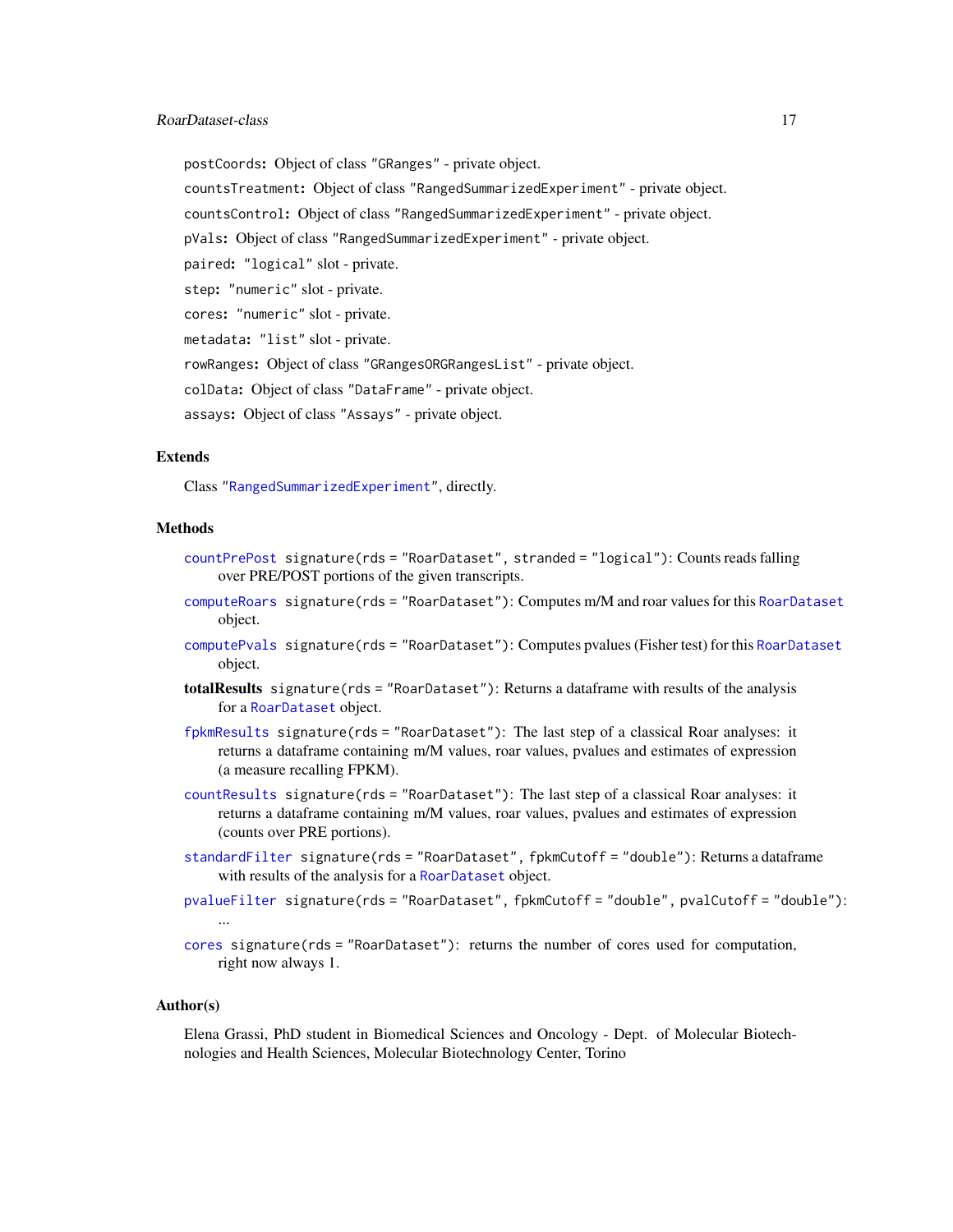# Examples

```
showClass("RoarDataset")
```
<span id="page-17-1"></span>RoarDatasetFromFiles *Creates a* [RoarDataset](#page-15-1) *object*

# Description

This function creates an [RoarDataset](#page-15-1) object from two lists and a gtf with a suitable annotation of alternative APA sites.

# Usage

RoarDatasetFromFiles(treatmentBams, controlBams, gtf)

# Arguments

| treatmentBams | A list of filenames of bam alignments with data for the treatment condition (by<br>convention it is considered the "treated" condition: this simply means that the<br>package will compute roar values (ratios of the m/M) using this condition as the<br>numerator) to be considered.                                                                                                                                                                                                                                                                                                                                                                                                                                                                                                                                                                                                                                                                                                                                                                                                                                                                                                                 |
|---------------|--------------------------------------------------------------------------------------------------------------------------------------------------------------------------------------------------------------------------------------------------------------------------------------------------------------------------------------------------------------------------------------------------------------------------------------------------------------------------------------------------------------------------------------------------------------------------------------------------------------------------------------------------------------------------------------------------------------------------------------------------------------------------------------------------------------------------------------------------------------------------------------------------------------------------------------------------------------------------------------------------------------------------------------------------------------------------------------------------------------------------------------------------------------------------------------------------------|
| controlBams   | A list of filenames of bam alignments with data for the control condition to be<br>considered.                                                                                                                                                                                                                                                                                                                                                                                                                                                                                                                                                                                                                                                                                                                                                                                                                                                                                                                                                                                                                                                                                                         |
| gtf           | A filename of a gtf with coordinates for the portions of transcripts that has to<br>be considered pertaining to the short (or long) isoform. This gtf must have an<br>attribute called "gene_id" that ends with "_PRE" or "_POST" to address re-<br>spectively the short and the long isoform. A ready-to-go gtf, with coordinates<br>derived from the PolyADB on the human genome (version hg19), is available in<br>the "examples" package directory. An element in the annotation is considered<br>"PRE" (i.e. common to the short and long isoform of the transcript) if its gene_id<br>feature in the gtf ends with "_PRE". If it ends with "_POST" it is considered<br>the portion present only in the long isoform. The prefix of gene id should be<br>an identifier for the gene and each identifier has to be associated with only one<br>"_PRE" and one "_POST", leading to two genomic region associated to each<br>gene_id. The gtf can also contain an attribute that represents the lengths of PRE<br>and POST portions on the transcriptome. If this is omitted the lengths on the<br>genome are used instead. Note that right now every gtf entry (or none of them)<br>should have it. |

# Value

A [RoarDataset](#page-15-1) object ready to be analyzed via the other methods.

# See Also

[RoarDataset](#page-14-1)

<span id="page-17-0"></span>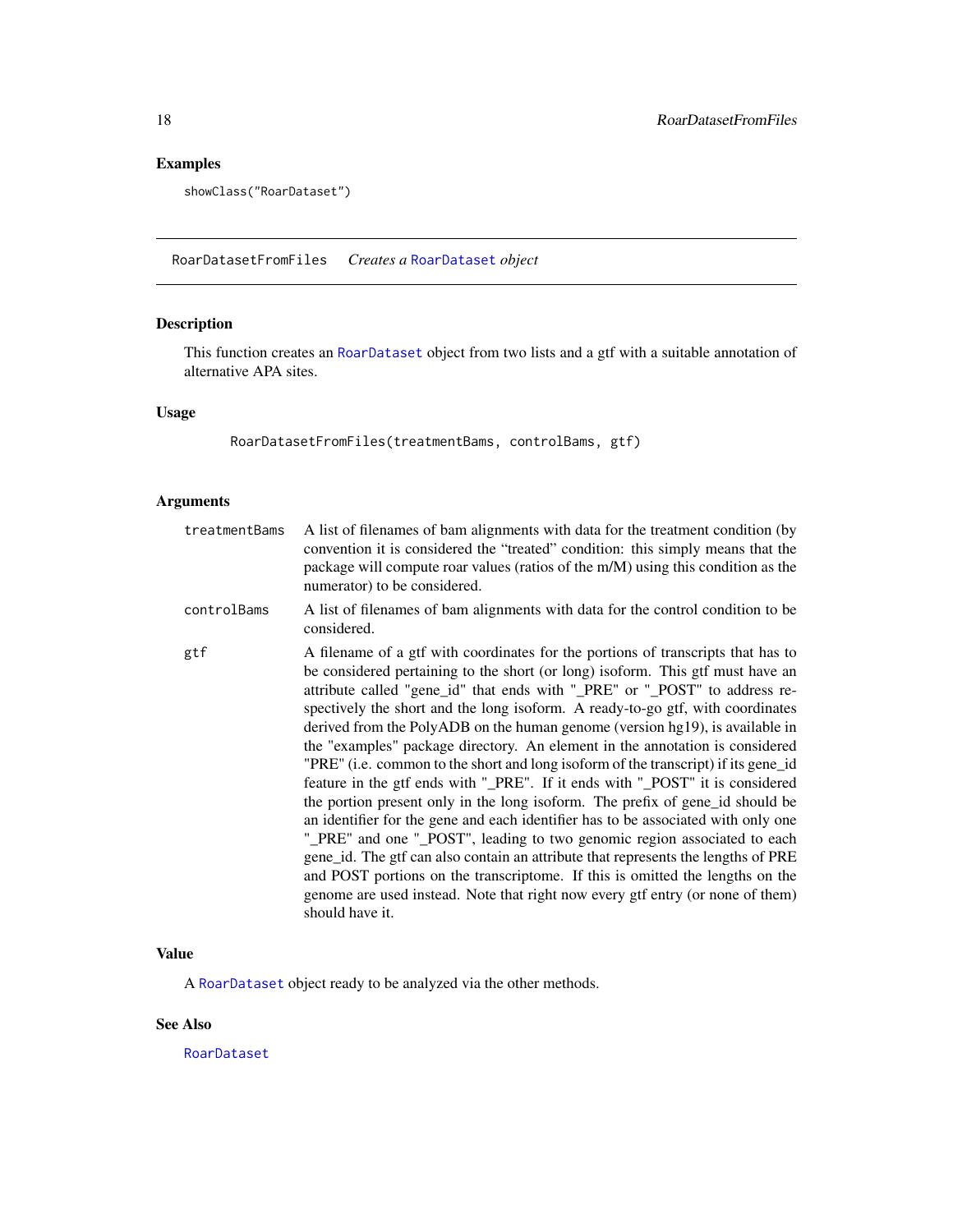#### <span id="page-18-0"></span>Examples

#rds <- RoarDatasetFromFiles(treatmentBams, controlBams, gtf)

<span id="page-18-1"></span>RoarDatasetMultipleAPA

*Creates a* [RoarDatasetMultipleAPA](#page-19-1) *object*

#### Description

This function creates an [RoarDatasetMultipleAPA](#page-19-1) object from two lists of of [GAlignments](#page-0-0) and a [GRanges](#page-0-0) containing a suitable annotation of alternative APA sites and gene exon structure. A MultipleAPA analysis computes several roar values and p-values for each gene: one for every possible combination of APA-canonical end of a gene (i.e. the end of its last exon). This is more efficient than performing several different "standard" roar analyses choosing the PRE and POST portions corresponding to different APAs because reads overlaps are computed only once.

# Usage

RoarDatasetMultipleAPA(treatmentBamsGenomicAlignments, controlBamsGenomicAlignments, gtfGRanges)

#### Arguments

|                              | treatmentBamsGenomicAlignments                                                                                                                                                                                                                                                                                                                                                                                                                                                                                                                                                                                                                                                                                                                                                                                                                                                                   |
|------------------------------|--------------------------------------------------------------------------------------------------------------------------------------------------------------------------------------------------------------------------------------------------------------------------------------------------------------------------------------------------------------------------------------------------------------------------------------------------------------------------------------------------------------------------------------------------------------------------------------------------------------------------------------------------------------------------------------------------------------------------------------------------------------------------------------------------------------------------------------------------------------------------------------------------|
|                              | A list of GA1ignments representing alignment of samples for the treatment con-<br>dition (by convention it is considered the "treated" condition: this simply means<br>that the package will compute roar values (ratios of the m/M) using this condi-<br>tion as the numerator) to be considered.                                                                                                                                                                                                                                                                                                                                                                                                                                                                                                                                                                                               |
| controlBamsGenomicAlignments |                                                                                                                                                                                                                                                                                                                                                                                                                                                                                                                                                                                                                                                                                                                                                                                                                                                                                                  |
|                              | A list of GA1 ignments representing alignment of samples for the control condi-<br>tion to be considered.                                                                                                                                                                                                                                                                                                                                                                                                                                                                                                                                                                                                                                                                                                                                                                                        |
| gtfGRanges                   | A GRanges containing a suitable annotation of alternative APA sites and gene<br>exonic structure. Minimal requirements are: metadata columns called "gene",<br>"apa" and "type." APA should be single bases falling over one of the given genes<br>and need to have the metadata column "type" equal to "apa" and the "apa"<br>column composed of unambiguous id and the corresponding gene id pasted<br>together with an underscore. The "gene" metadata columns for these entries<br>should not be initialized. All the studied gene exons need to be reported, in this<br>case the metadata column "gene" should contain the gene id (the same one re-<br>ported for each gene APAs) while "type" should be set to "gene" and "apa" to<br>NA. All apa entries assigned to a gene should have coordinates that falls inside<br>it and every gene that appears should contain at least one APA. |

# Value

A [RoarDatasetMultipleAPA](#page-19-1) object ready to be analyzed via the other methods.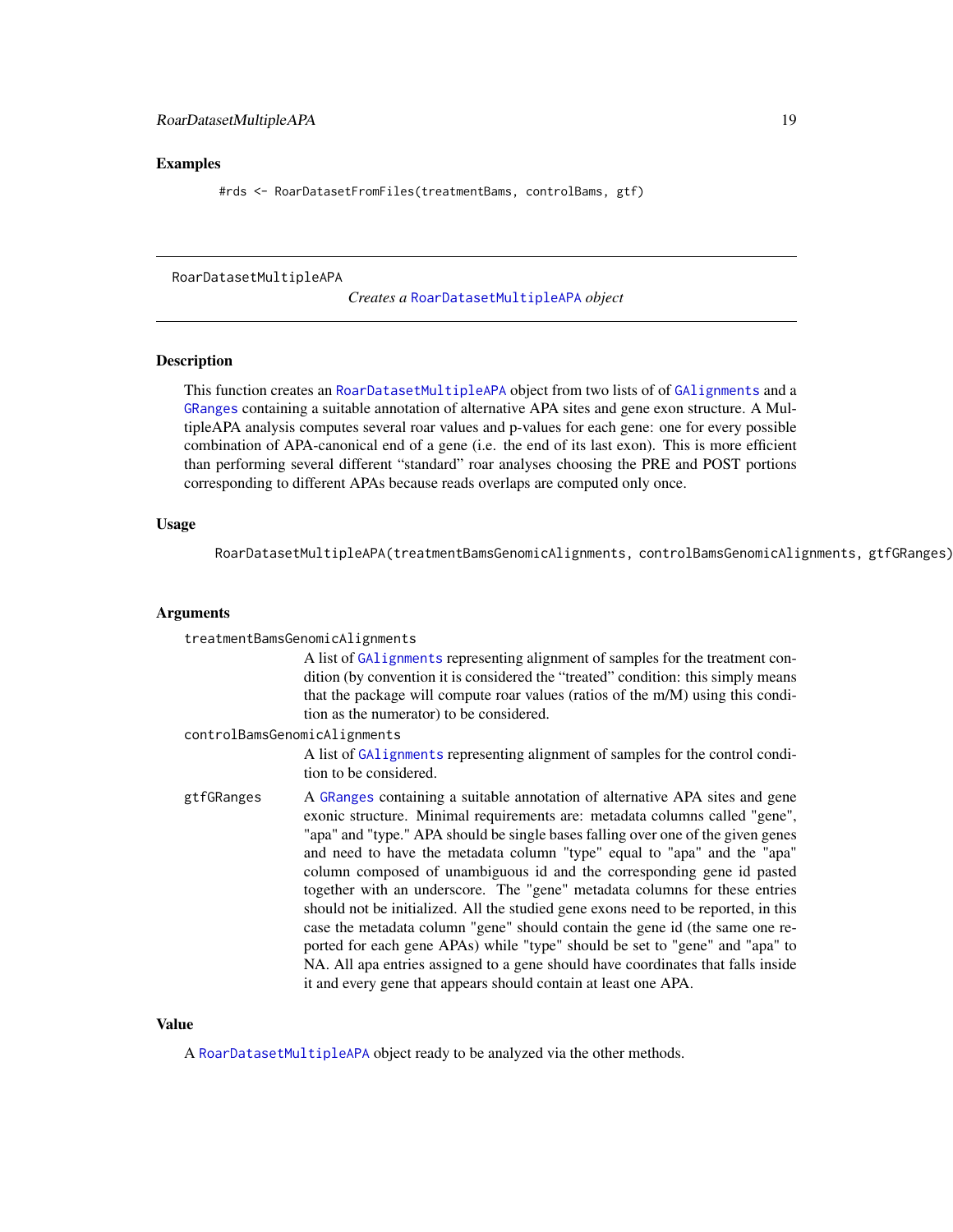#### <span id="page-19-0"></span>See Also

[RoarDatasetMultipleAPAFromFiles](#page-21-1)

#### Examples

```
library(GenomicAlignments)
  gene <- c("A", "B", NA, NA)
  type <- c("gene","gene","apa", "apa")
  apa <- c(NA, NA, "apa1_A", "apa2_B")
  features <- GRanges(
    seqnames = Rle(c("chr1", "chr2", "chr1", "chr2")),
    strand = strand(rep("+", length(gene))),
    ranges = IRanges(
        start=c(1000, 2000, 1300, 2050),
        width=c(500, 900, 1, 1)),
    DataFrame(gene, apa, type)
 )
rd1 <- GAlignments("a", seqnames = Rle("chr1"), pos = as.integer(1000), cigar = "300M", strand = strand("+"))
 rds <- RoarDatasetMultipleAPA(list(c(rd1,rd1)), list(c(rd1,rd1)), features)
```
<span id="page-19-1"></span>RoarDatasetMultipleAPA-class

*Class* "RoarDatasetMultipleAPA"

# **Description**

RoarDataset - a class to perform 3'UTR shortening analyses

#### Objects from the Class

Objects of thiss class should be created using the functions [RoarDatasetMultipleAPA](#page-18-1) or [RoarDatasetMultipleAPAFromFiles](#page-21-1), ideally the raw [new](#page-0-0) method should never be invoked by end users. Then to perform the analysis the user should call, in order: countPrePost, computeRoars, computePvals and one of the methods to format results. This class is used to allow efficient analyses that allow to study more than one APA site for each gene: internally it uses a [RoarDataset](#page-14-1) object that stores PRE/POST counts for all possible alternative APA choices for each gene.

### **Slots**

- treatmentBams: Object of class "list" a list of GappedAlignment objects for the first condition (by convention it is considered the "treated" condition) in analysis.
- controlBams: Object of class "list" a list of GappedAlignment objects for the second condition (by convention it is considered the "control" condition) in analysis.
- geneCoords: Object of class "GRangesList" private object that represents the exon structures of genes in study.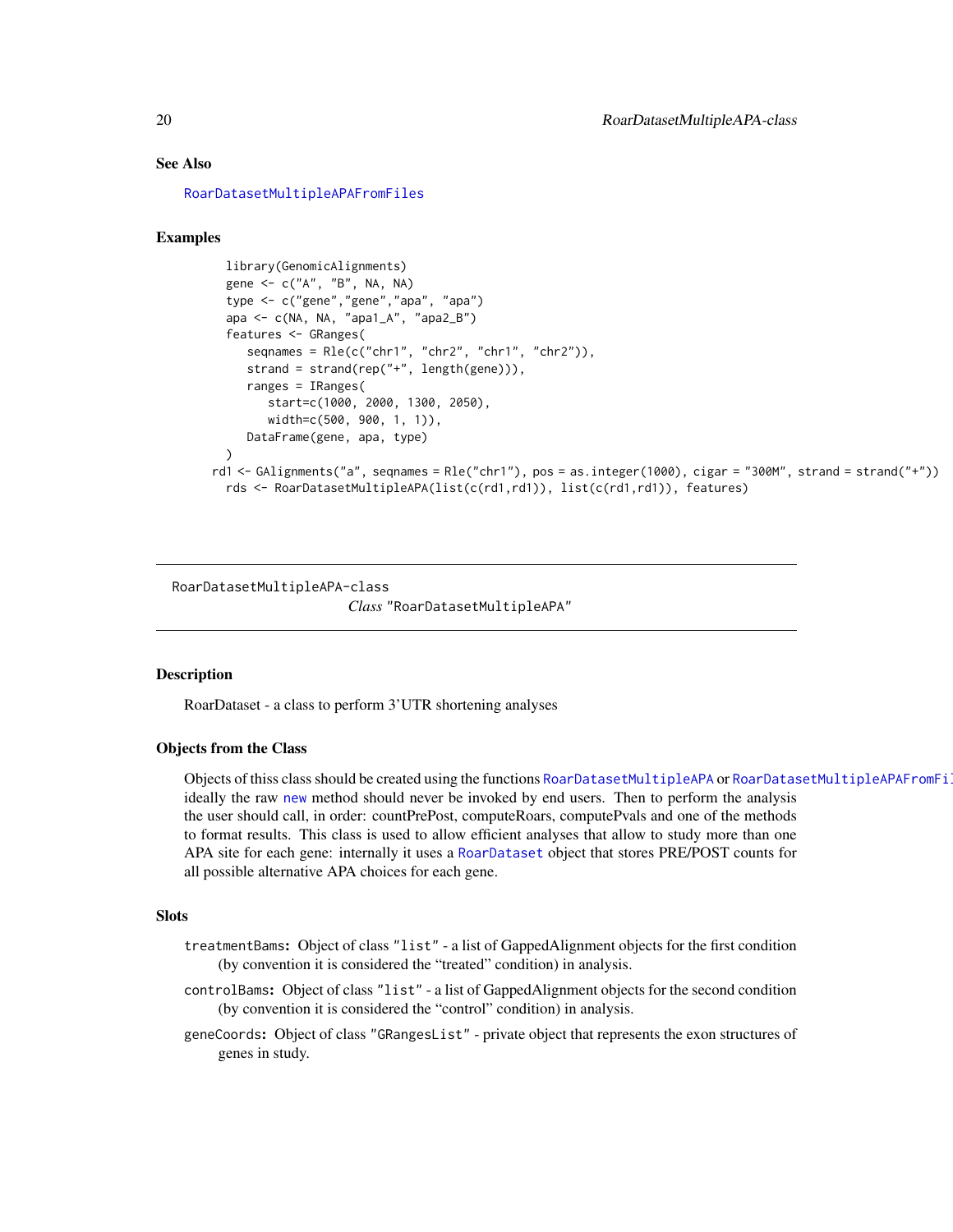- <span id="page-20-0"></span>apaCoords: Object of class "GRangesList" - private object that represents the APA fallin on genes in study.
- fragments: Object of class "GRangesList" private object used to efficiently count reads falling on short and long isoforms.
- prePostDef: Object of class "list" private object representing all possible short and long isoforms.
- roars: Object of class "list" private object with a list of [RoarDataset](#page-14-1) objects, each one representing all possible PRE/POST choices for a single gene.
- corrTreatment: "numeric" slot private, integer representing the mean length of reads for the treatment samples.
- corrControl: "numeric" slot private, integer representing the mean length of reads for the control samples.
- paired: "logical" slot private.
- step: "numeric" slot private.
- cores: "numeric" slot private.

#### Methods

- [countPrePost](#page-7-1) signature(rds = "RoarDatasetMultipleAPA", stranded = "logical"): Counts reads falling over all the possible PRE/POST portions of the given transcripts. WARNING: stranded = TRUE is still unsupported and could give unpredictable results.
- [computeRoars](#page-5-1) signature(rds = "RoarDatasetMultipleAPA"): Computes m/M and roar values for this [RoarDatasetMultipleAPA](#page-19-1) object.
- [computePvals](#page-4-1) signature(rds = "RoarDatasetMultipleAPA"): Computes pvalues (Fisher test) for this [RoarDatasetMultipleAPA](#page-19-1) object.
- totalResults signature(rds = "RoarDatasetMultipleAPA"): Returns a dataframe with results of the analysis for a [RoarDatasetMultipleAPA](#page-19-1) object.
- [fpkmResults](#page-9-1) signature(rds = "RoarDatasetMultipleAPA"): The last step of a classical Roar analyses: it returns a dataframe containing m/M values, roar values, pvalues and estimates of expression (a measure recalling FPKM).
- [countResults](#page-8-1) signature(rds = "RoarDatasetMultipleAPA"): The last step of a classical Roar analyses: it returns a dataframe containing m/M values, roar values, pvalues and estimates of expression (counts of reads falling over a gene).
- [standardFilter](#page-22-1) signature(rds = "RoarDatasetMultipleAPA", fpkmCutoff = "double"): Returns a dataframe with results of the analysis for a [RoarDatasetMultipleAPA](#page-19-1) object.
- [pvalueFilter](#page-13-1) signature(rds = "RoarDatasetMultipleAPA", fpkmCutoff = "double", pvalCutoff  $=$  "double"): ...
- [cores](#page-6-1) signature(rds = "RoarDatasetMultipleAPA"): returns the number of cores used for computation, right now always 1.

#### Author(s)

Elena Grassi, PhD student in Biomedical Sciences and Oncology - Dept. of Molecular Biotechnologies and Health Sciences, Molecular Biotechnology Center, Torino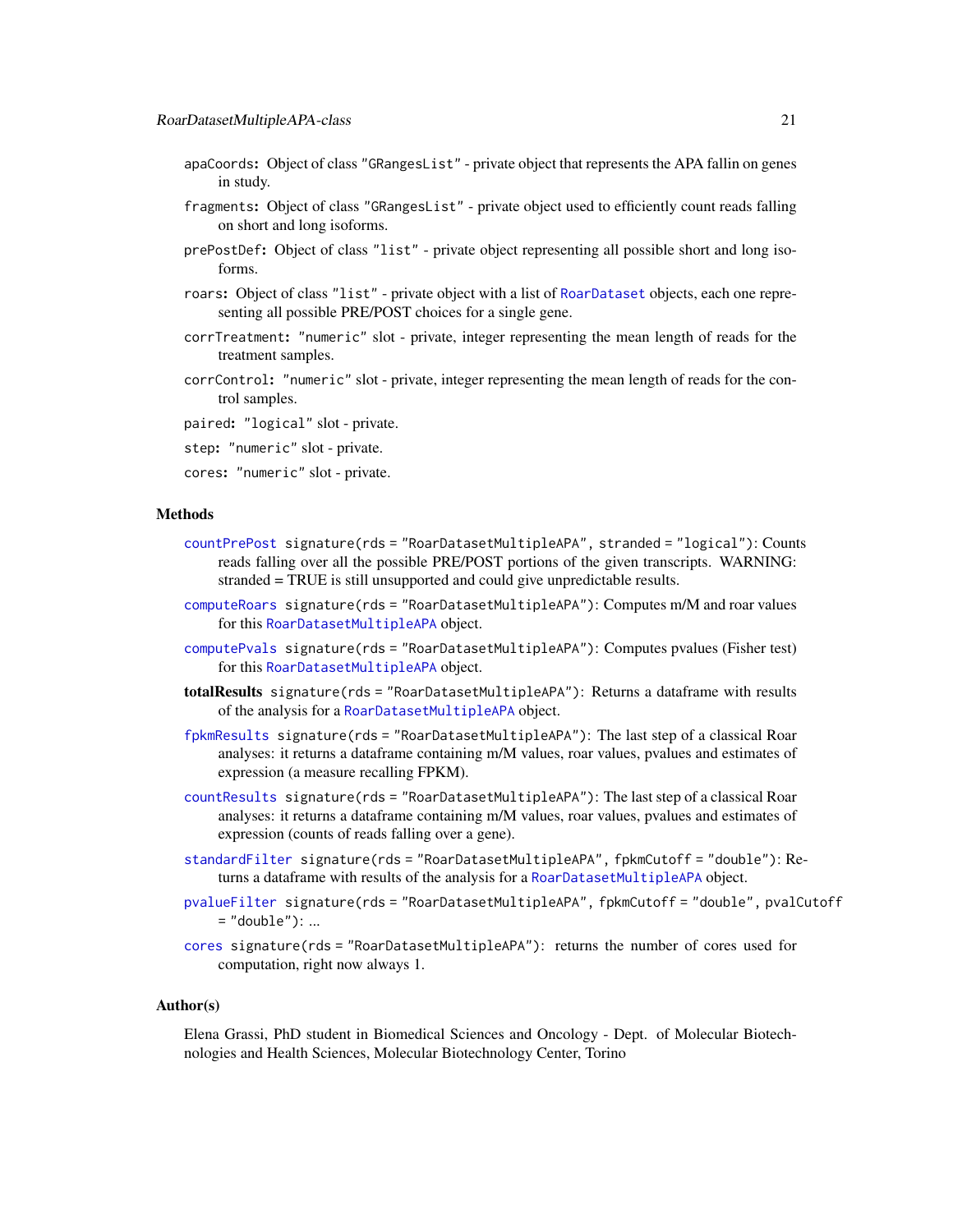# <span id="page-21-0"></span>Examples

showClass("RoarDatasetMultipleAPA")

<span id="page-21-1"></span>RoarDatasetMultipleAPAFromFiles *Creates a* [RoarDatasetMultipleAPA](#page-19-1) *object*

# Description

This function creates an [RoarDatasetMultipleAPA](#page-19-1) object from two lists and a gtf with a suitable annotation of alternative APA sites and exonic structures of genes. A MultipleAPA analysis computes several roar values and p-values for each gene: one for every possible combination of APA-canonical end of a gene (i.e. the end of its last exon). This is more efficient than performing several different "standard" roar analyses choosing the PRE and POST portions corresponding to different APAsbecause reads overlaps are computed only once.

# Usage

RoarDatasetMultipleAPAFromFiles(treatmentBams, controlBams, gtf)

#### Arguments

| treatmentBams | A list of filenames of bam alignments with data for the treatment condition (by<br>convention it is considered the "treated" condition: this simply means that the<br>package will compute roar values (ratios of the m/M) using this condition as the<br>numerator) to be considered.                                                                                                                                                                                                                                                                                                                                                                                                                                                                                                                                                                                                                                                                                                                                                                         |
|---------------|----------------------------------------------------------------------------------------------------------------------------------------------------------------------------------------------------------------------------------------------------------------------------------------------------------------------------------------------------------------------------------------------------------------------------------------------------------------------------------------------------------------------------------------------------------------------------------------------------------------------------------------------------------------------------------------------------------------------------------------------------------------------------------------------------------------------------------------------------------------------------------------------------------------------------------------------------------------------------------------------------------------------------------------------------------------|
| controlBams   | A list of filenames of bam alignments with data for the control condition to be<br>considered.                                                                                                                                                                                                                                                                                                                                                                                                                                                                                                                                                                                                                                                                                                                                                                                                                                                                                                                                                                 |
| gtf           | A filename of a gtf with coordinates for alternative APA sites and gene exonic<br>structure. This gtf must have three attributes called "gene", "apa" and "type" to<br>distinguish different features. APA should be single bases falling over one of the<br>given genes and need to have the attribute "type" equal to "apa" and the "apa"<br>attribute composed of unambiguous id and the corresponding gene id pasted<br>together with an underscore. The "gene" attributes for these entries should not<br>be initialized. All the studied gene exons need to be reported, in this case the<br>attribute "gene" should contain the gene id (the same one reported for each gene<br>APAs) while "type" should be set to "gene" and "apa" to NA. All apa entries<br>assigned to a gene should have coordinates that falls inside it and every gene<br>that appears should contain at least one APA. A ready-to-go gtf, with coordinates<br>derived from the PolyADB on the human genome (version hg19), is available in<br>the "examples" package directory. |

# Value

A [RoarDatasetMultipleAPA](#page-19-1) object ready to be analyzed via the other methods.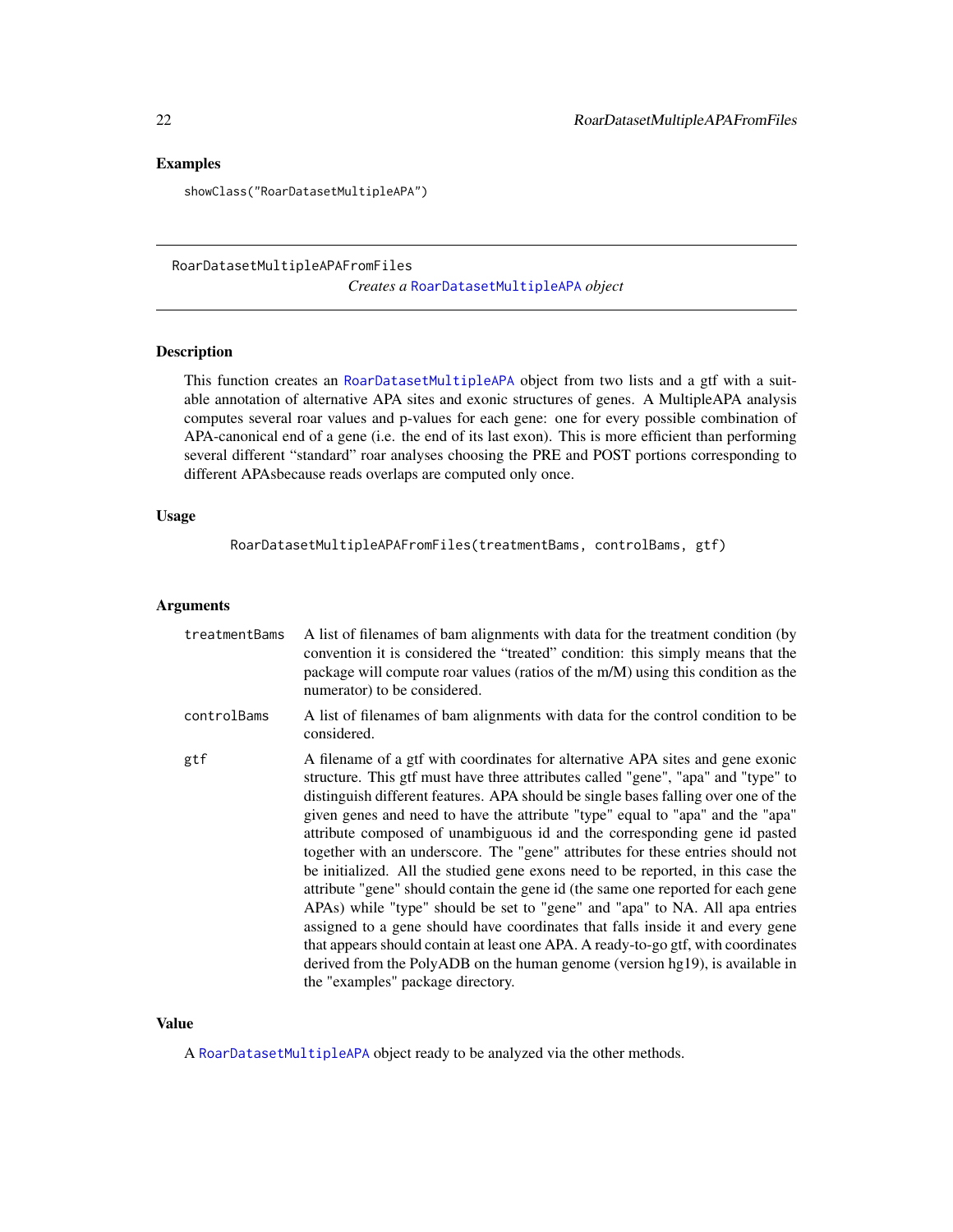# <span id="page-22-0"></span>standardFilter 23

# See Also

[RoarDatasetMultipleAPA](#page-18-1)

#### Examples

#rds <- RoarDatasetMultipleAPAFromFiles(treatmentBams, controlBams, gtf)

<span id="page-22-1"></span>

| standardFilter | Returns a dataframe with results of the analysis for a RoarDataset |
|----------------|--------------------------------------------------------------------|
|                | <i>object or a</i> RoarDatasetMultipleAPA <i>object</i>            |

# Description

The last step of a classical Roar analyses: it returns a dataframe containing m/M values, roar values, pvalues and estimates of expression (a measure recalling FPKM). Only the genes with an expression estimate bigger than a given cutoff will be considered.

# Usage

standardFilter(rds, fpkmCutoff)

#### Arguments

| rds        | The RoarDataset or the RoarDatasetMultipleAPA with all the analysis steps |
|------------|---------------------------------------------------------------------------|
|            | (countPrePost, computeRoars, computePvals) performed. If one or more      |
|            | steps hadn't been performed they will be called automatically.            |
| fpkmCutoff | The cutoff that will be used to determine if a gene is expressed or not.  |

# Value

For [RoarDataset](#page-15-1) and [RoarDatasetMultipleAPA](#page-19-1):

The resulting dataframe will be identical to that returned by [fpkmResults](#page-9-1) but it will contains rows relative only with genes with an expression estimate (treatment or controlValue) bigger than the given fpkmCutoff in both the conditions and with sensitive m/M and roar values (it removes negative or NA m/M values/roar - these values arise when there aren't enough information to draw a conclusion about the shortening/lengthening of the gene).

```
library(GenomicAlignments)
gene_id <- c("A_PRE", "A_POST", "B_PRE", "B_POST")
features <- GRanges(
   seqnames = Rle(c("chr1", "chr1", "chr2", "chr2"),strand = strand(rep("+", length(gene_id))),
   ranges = IRanges(
```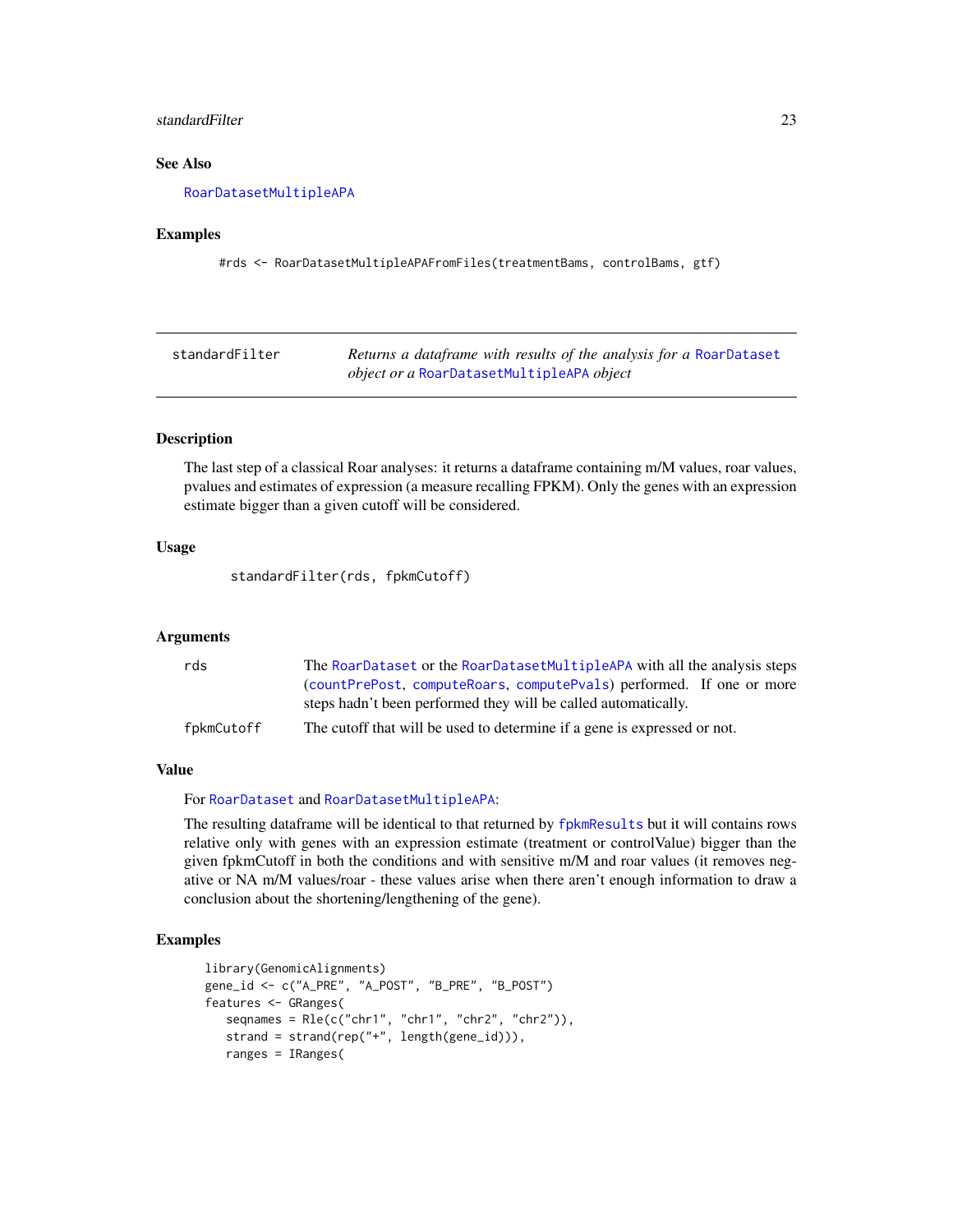```
start=c(1000, 2000, 3000, 3600),
       width=c(1000, 900, 600, 300)),
    DataFrame(gene_id)
 )
rd1 <- GAlignments("a", seqnames = Rle("chr1"), pos = as.integer(1000), cigar = "300M", strand = strand("+"))
rd2 <- GAlignments("a", seqnames = Rle("chr1"), pos = as.integer(2000), cigar = "300M", strand = strand("+"))
rd3 <- GAlignments("a", seqnames = Rle("chr2"), pos = as.integer(3000), cigar = "300M", strand = strand("+"))
 rds <- RoarDataset(list(c(rd1,rd2)), list(rd3), features)
 rds <- countPrePost(rds, FALSE)
 rds <- computeRoars(rds)
 rds <- computePvals(rds)
 dat <- standardFilter(rds, 1)
```
<span id="page-23-1"></span>

| totalResults | Returns a dataframe with results of the analysis for a RoarDataset or |
|--------------|-----------------------------------------------------------------------|
|              | a RoarDatasetMultipleAPA object                                       |

#### Description

The last step of a classical Roar analyses: it returns a dataframe containing m/M values, roar values and pvalues.

#### Usage

totalResults(rds)

#### Arguments

rds The [RoarDataset](#page-15-1) or [RoarDatasetMultipleAPA](#page-19-1) with all the analysis steps ([countPrePost](#page-7-1), [computeRoars](#page-5-1), [computePvals](#page-4-1)) performed.

#### Value

The [RoarDataset](#page-15-1) or the [RoarDatasetMultipleAPA](#page-19-1) object given as rds with all the analysis steps performed. If one or more steps hadn't been performed they will be called automatically. The resulting dataframe will have the "gene\_id" of the initial annotation as row names (without the trailing "\_PRE"/"\_POST") and as columns the m/M ratio for the treatment and control conditions, the roar value and the Fisher test pvalue (respectively: mM\_treatment, mM\_control, roar, pval). If more than one sample has been given for a condition the "pval" column will contain the product of all the comparisons pvalue and there will be other columns containing the pvalues resulting from all the pairwise treatment vs control contrasts, with names "pvalue\_X\_Y" where X represent the position of the sample in the treatment list of bam files (or GappedAlignment) and Y the position for the control list. When using [RoarDatasetMultipleAPA](#page-19-1) this dataframe will report multiple results for each gene that corresponds to the pairings between every APA associated with that gene in the gtf and the gene's end - rownames in this case will be in the form geneid\_apaid. WARNING: this method does not filter in any way the results, therefore there will be negative m/M values/ROAR and also NA - in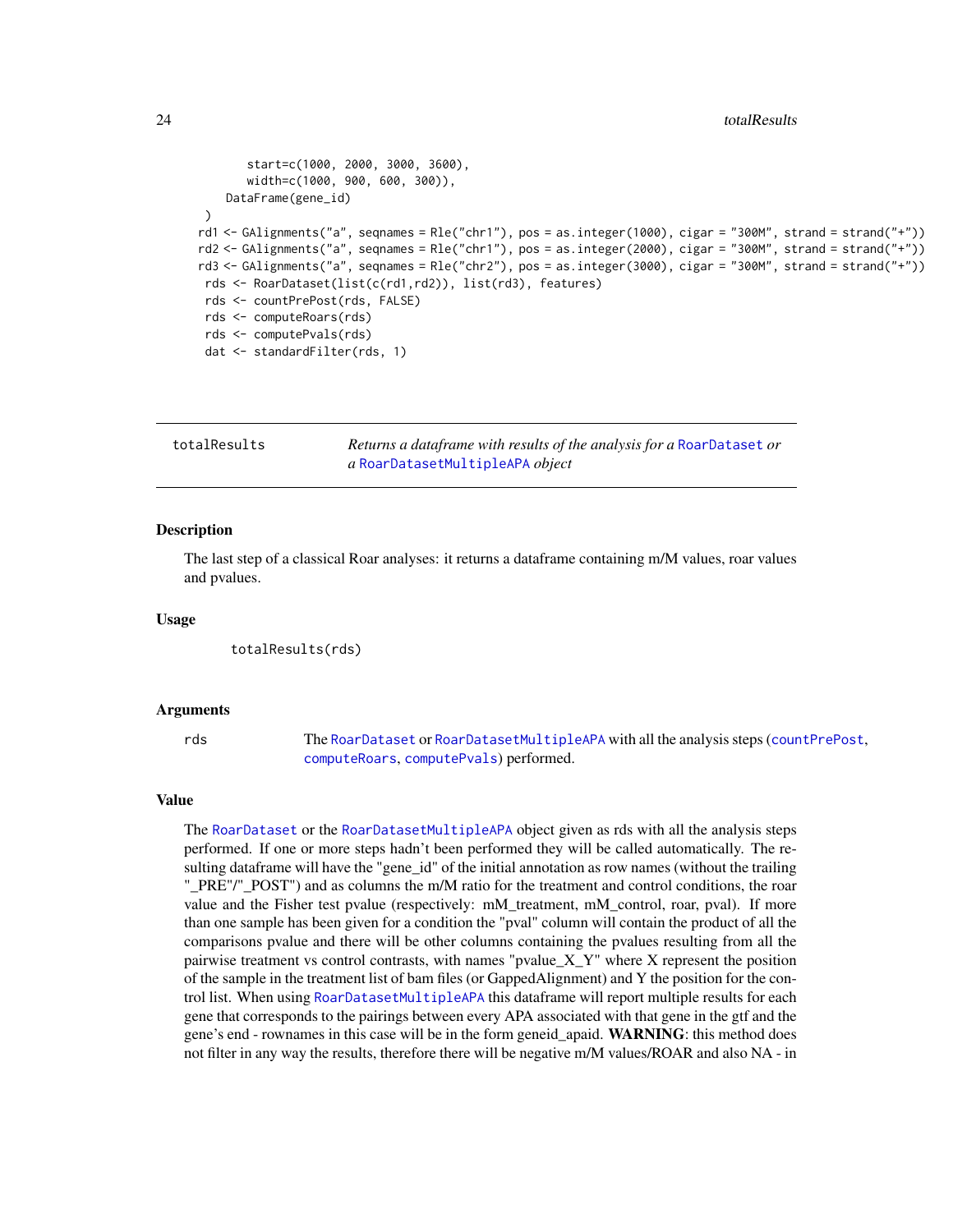#### <span id="page-24-0"></span>totalResults 25

these cases there aren't enough information to draw a conclusion about the shortening/lengthening of the gene in the given samples and thus the pvalues should not be kept in consideration. Furthermore there isn't any filter on the expression level of the genes. See [fpkmResults](#page-9-1), [standardFilter](#page-22-1) and [pvalueFilter](#page-13-1) about results filtering possibilities.

```
library(GenomicAlignments)
 gene_id <- c("A_PRE", "A_POST", "B_PRE", "B_POST")
 features <- GRanges(
    seqnames = Rle(c("chr1", "chr1", "chr2", "chr2")),
    strand = strand(rep("+", length(gene_id))),
    ranges = IRanges(
       start=c(1000, 2000, 3000, 3600),
       width=c(1000, 900, 600, 300)),
    DataFrame(gene_id)
 )
rd1 <- GAlignments("a", seqnames = Rle("chr1"), pos = as.integer(1000), cigar = "300M", strand = strand("+"))
rd2 <- GAlignments("a", seqnames = Rle("chr1"), pos = as.integer(2000), cigar = "300M", strand = strand("+"))
rd3 <- GAlignments("a", seqnames = Rle("chr2"), pos = as.integer(3000), cigar = "300M", strand = strand("+"))
rds <- RoarDataset(list(c(rd1,rd2)), list(rd3), features)
 rds <- countPrePost(rds, FALSE)
 rds <- computeRoars(rds)
 rds <- computePvals(rds)
 dat <- totalResults(rds)
```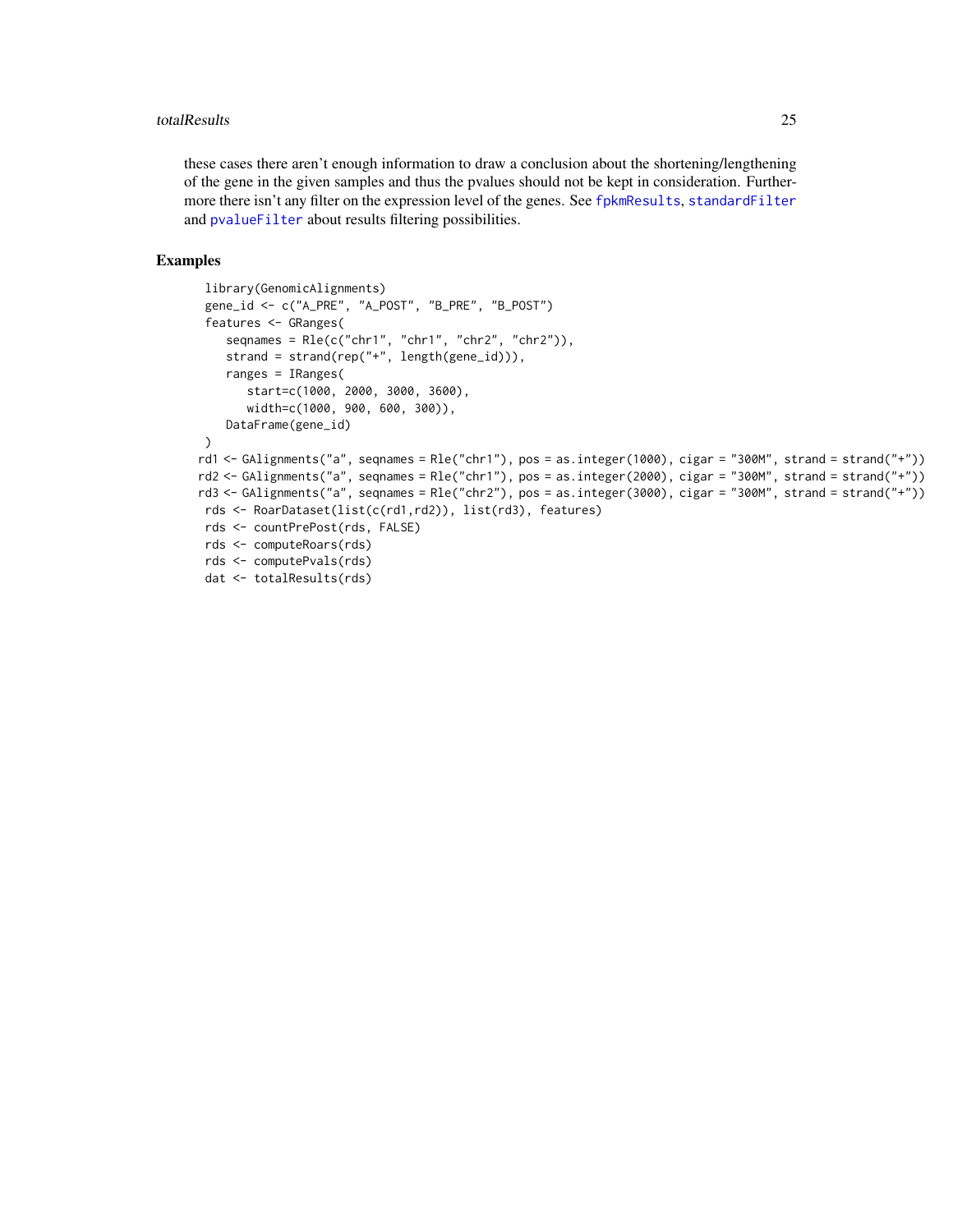# <span id="page-25-0"></span>**Index**

∗ RoarDatasetFromFiles RoarDatasetFromFiles, [18](#page-17-0) RoarDatasetMultipleAPAFromFiles, [22](#page-21-0) ∗ RoarDataset RoarDataset, [15](#page-14-0) RoarDatasetMultipleAPA, [19](#page-18-0) ∗ checkStep checkStep, [3](#page-2-0) cores, [7](#page-6-0) ∗ classes RoarDataset-class, [16](#page-15-0) RoarDatasetMultipleAPA-class, [20](#page-19-0) ∗ combineFisherMethod combineFisherMethod, [3](#page-2-0) ∗ computePairedPvals computePairedPvals, [4](#page-3-0) ∗ computePvals computePvals, [5](#page-4-0) ∗ computeRoars computeRoars, [6](#page-5-0) ∗ countPrePost countPrePost, [8](#page-7-0) ∗ countResults countResults, [9](#page-8-0) ∗ fpkmResults fpkmResults, [10](#page-9-0) ∗ getFisher getFisher, [11](#page-10-0) ∗ meanAcrossAssays meanAcrossAssays, [12](#page-11-0) ∗ package roar-package, [2](#page-1-0) ∗ pvalueCorrectFilter pvalueCorrectFilter, [12](#page-11-0) ∗ pvalueFilter pvalueFilter, [14](#page-13-0) ∗ standardFilter standardFilter, [23](#page-22-0)

∗ totalResults totalResults, [24](#page-23-0) checkStep, [3](#page-2-0) combineFisherMethod, [3](#page-2-0) computePairedPvals, [4](#page-3-0) computePairedPvals, RoarDataset *(*computePairedPvals*)*, [4](#page-3-0) computePairedPvals, RoarDatasetMultipleAPA *(*computePairedPvals*)*, [4](#page-3-0) computePairedPvals,RoarDataset,numeric,numeric-method *(*RoarDataset-class*)*, [16](#page-15-0) computePairedPvals, RoarDatasetMultipleAPA, numeric, numeric-*(*RoarDatasetMultipleAPA-class*)*,  $20$ computePvals, [5,](#page-4-0) *[9,](#page-8-0) [10](#page-9-0)*, *[13,](#page-12-0) [14](#page-13-0)*, *[17](#page-16-0)*, *[21](#page-20-0)*, *[23,](#page-22-0) [24](#page-23-0)* computePvals, RoarDataset *(*computePvals*)*, [5](#page-4-0) computePvals, RoarDatasetMultipleAPA *(*computePvals*)*, [5](#page-4-0) computePvals,RoarDataset-method *(*RoarDataset-class*)*, [16](#page-15-0) computePvals,RoarDatasetMultipleAPA-method *(*RoarDatasetMultipleAPA-class*)*, [20](#page-19-0) computeRoars, [6,](#page-5-0) *[9,](#page-8-0) [10](#page-9-0)*, *[13,](#page-12-0) [14](#page-13-0)*, *[17](#page-16-0)*, *[21](#page-20-0)*, *[23,](#page-22-0) [24](#page-23-0)* computeRoars, RoarDataset, numeric, numeric *(*computeRoars*)*, [6](#page-5-0) computeRoars, RoarDatasetMultipleAPA, numeric, numeric *(*computeRoars*)*, [6](#page-5-0) computeRoars,RoarDataset-method *(*RoarDataset-class*)*, [16](#page-15-0) computeRoars,RoarDatasetMultipleAPA-method *(*RoarDatasetMultipleAPA-class*)*, [20](#page-19-0) cores, [7,](#page-6-0) *[17](#page-16-0)*, *[21](#page-20-0)* cores,RoarDataset-method *(*RoarDataset-class*)*, [16](#page-15-0)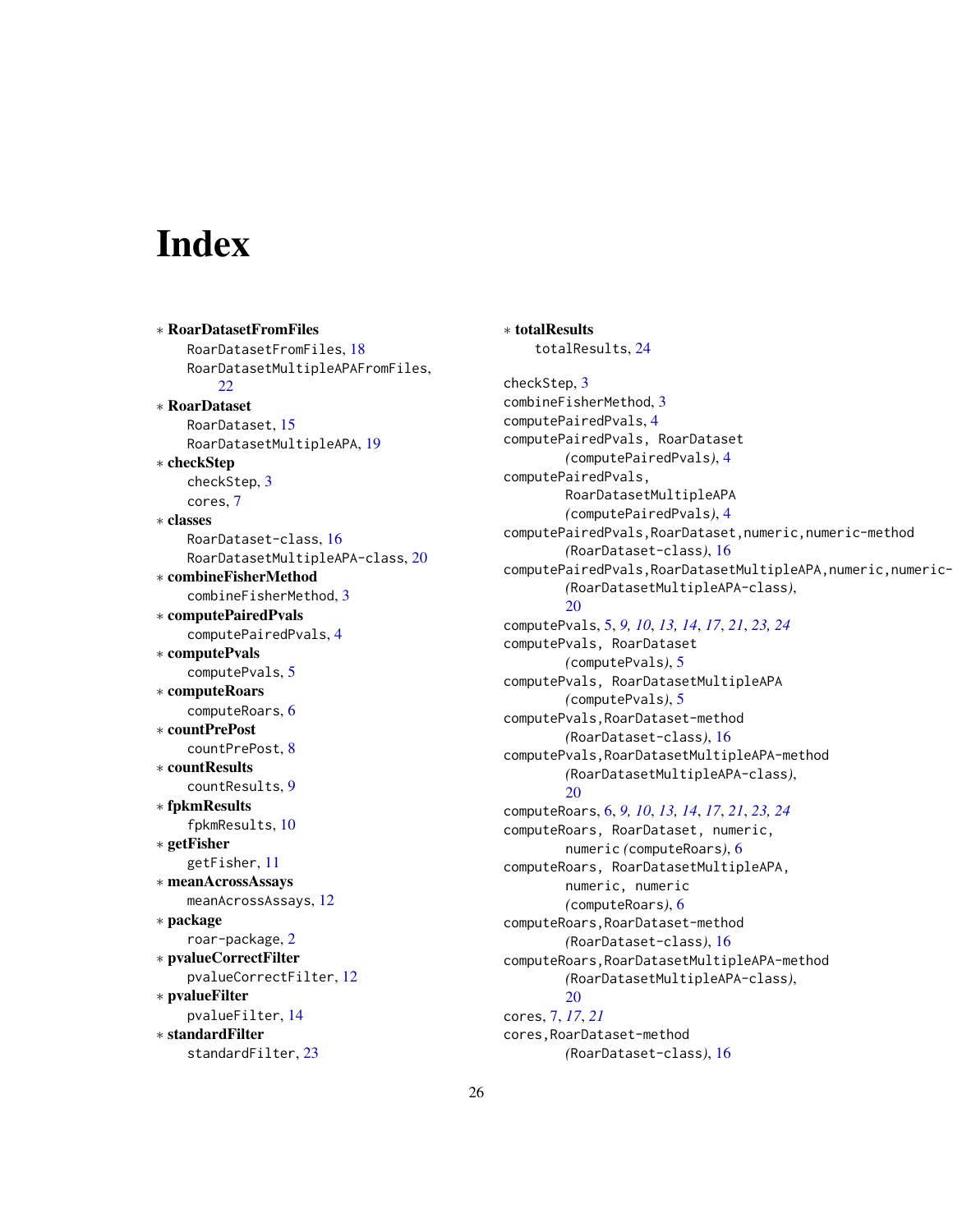### INDEX 27

cores,RoarDatasetMultipleAPA-method *(*RoarDatasetMultipleAPA-class*)*, [20](#page-19-0) countPrePost, [8,](#page-7-0) *[9,](#page-8-0) [10](#page-9-0)*, *[13,](#page-12-0) [14](#page-13-0)*, *[17](#page-16-0)*, *[21](#page-20-0)*, *[23,](#page-22-0) [24](#page-23-0)* countPrePost,RoarDataset,logical *(*countPrePost*)*, [8](#page-7-0) countPrePost,RoarDataset,logical-method *(*RoarDataset-class*)*, [16](#page-15-0) countPrePost,RoarDataset-method *(*RoarDataset-class*)*, [16](#page-15-0) countPrePost,RoarDatasetMultipleAPA *(*countPrePost*)*, [8](#page-7-0) countPrePost,RoarDatasetMultipleAPA,logical-method *(*RoarDatasetMultipleAPA-class*)*,  $20$ countPrePost,RoarDatasetMultipleAPA-method *(*RoarDatasetMultipleAPA-class*)*, [20](#page-19-0) countResults, [9,](#page-8-0) *[17](#page-16-0)*, *[21](#page-20-0)* countResults, RoarDataset *(*countResults*)*, [9](#page-8-0) countResults, RoarDatasetMultipleAPA *(*countResults*)*, [9](#page-8-0) countResults,RoarDataset-method *(*RoarDataset-class*)*, [16](#page-15-0) countResults,RoarDatasetMultipleAPA-method *(*RoarDatasetMultipleAPA-class*)*, [20](#page-19-0)

fpkmResults, *[4,](#page-3-0) [5](#page-4-0)*, *[7](#page-6-0)*, [10,](#page-9-0) *[17](#page-16-0)*, *[21](#page-20-0)*, *[23](#page-22-0)*, *[25](#page-24-0)* fpkmResults, RoarDataset *(*fpkmResults*)*, [10](#page-9-0) fpkmResults, RoarDatasetMultipleAPA *(*fpkmResults*)*, [10](#page-9-0) fpkmResults,RoarDataset-method *(*RoarDataset-class*)*, [16](#page-15-0) fpkmResults,RoarDatasetMultipleAPA-method *(*RoarDatasetMultipleAPA-class*)*, [20](#page-19-0)

GAlignments, *[15](#page-14-0)*, *[19](#page-18-0)* getFisher, [11](#page-10-0) GRanges, *[15](#page-14-0)*, *[19](#page-18-0)*

meanAcrossAssays, [12](#page-11-0)

new, *[16](#page-15-0)*, *[20](#page-19-0)*

pvalueCorrectFilter, [12](#page-11-0)

pvalueCorrectFilter, RoarDataset *(*pvalueCorrectFilter*)*, [12](#page-11-0) pvalueCorrectFilter, RoarDatasetMultipleAPA *(*pvalueCorrectFilter*)*, [12](#page-11-0) pvalueCorrectFilter, RoarDataset, numeric, numeric, character-*(*RoarDataset-class*)*, [16](#page-15-0) pvalueCorrectFilter, RoarDatasetMultipleAPA, numeric, numeric *(*RoarDatasetMultipleAPA-class*)*, [20](#page-19-0) pvalueFilter, [14,](#page-13-0) *[17](#page-16-0)*, *[21](#page-20-0)*, *[25](#page-24-0)* pvalueFilter, RoarDataset *(*pvalueFilter*)*, [14](#page-13-0) pvalueFilter, RoarDatasetMultipleAPA *(*pvalueFilter*)*, [14](#page-13-0) pvalueFilter,RoarDataset,numeric,numeric-method *(*RoarDataset-class*)*, [16](#page-15-0) pvalueFilter,RoarDatasetMultipleAPA,numeric,numeric-method *(*RoarDatasetMultipleAPA-class*)*, [20](#page-19-0)

RangedSummarizedExperiment, *[17](#page-16-0)* roar *(*roar-package*)*, [2](#page-1-0) roar-package, [2](#page-1-0) RoarDataset, *[2](#page-1-0)[–10](#page-9-0)*, *[12](#page-11-0)[–15](#page-14-0)*, [15,](#page-14-0) *[16](#page-15-0)[–18](#page-17-0)*, *[20,](#page-19-0) [21](#page-20-0)*, *[23,](#page-22-0) [24](#page-23-0)* RoarDataset-class, [16](#page-15-0) RoarDatasetFromFiles, *[16](#page-15-0)*, [18](#page-17-0) RoarDatasetMultipleAPA, *[4](#page-3-0)[–10](#page-9-0)*, *[12](#page-11-0)[–14](#page-13-0)*, *[19](#page-18-0)*, [19,](#page-18-0) *[20](#page-19-0)[–24](#page-23-0)* RoarDatasetMultipleAPA-class, [20](#page-19-0) RoarDatasetMultipleAPAFromFiles, *[20](#page-19-0)*, [22](#page-21-0)

standardFilter, *[13,](#page-12-0) [14](#page-13-0)*, *[17](#page-16-0)*, *[21](#page-20-0)*, [23,](#page-22-0) *[25](#page-24-0)* standardFilter, RoarDataset *(*standardFilter*)*, [23](#page-22-0) standardFilter, RoarDatasetMultipleAPA *(*standardFilter*)*, [23](#page-22-0) standardFilter,RoarDataset,numeric-method *(*RoarDataset-class*)*, [16](#page-15-0) standardFilter,RoarDatasetMultipleAPA,numeric-method *(*RoarDatasetMultipleAPA-class*)*, [20](#page-19-0)

totalResults, *[4,](#page-3-0) [5](#page-4-0)*, *[7](#page-6-0)*, *[10](#page-9-0)*, [24](#page-23-0) totalResults, RoarDataset *(*totalResults*)*, [24](#page-23-0)